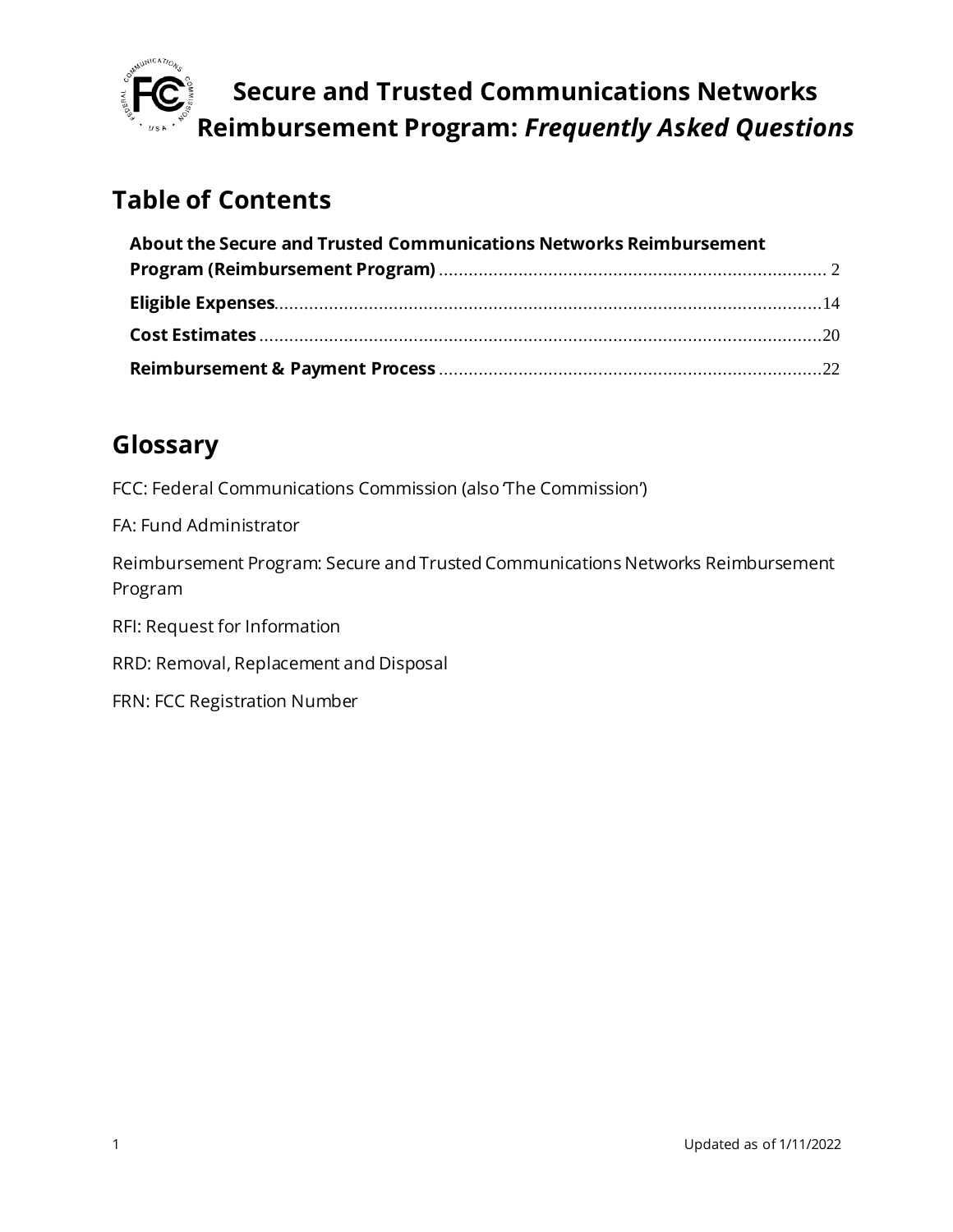

*Note: Any information, guidance, or advice provided in this FAQ constitutes informal guidance and should not be considered a final or binding FCC determination by FCC staff. See Applications of Mary Ann Salvatoriello, John Boyd, Holly Hill Broad. Co., Suzanne M. Wilson*, Memorandum Opinion and Order, 6 FCC Rcd 4705, 4708, para. 22 (1991).

## <span id="page-1-0"></span>**About the Secure and Trusted Communications Networks Reimbursement Program (Reimbursement Program)**

### *What is the Secure and Trusted Communications Networks Reimbursement Program (Reimbursement Program)?*

The Secure and Trusted Communications Networks Act of 2019 (Secure Networks Act) directs the Federal Communications Commission (FCC) to establish the Secure and Trusted Communications Networks Reimbursement Program (Reimbursement Program). The Reimbursement Program aims to secure the nation's communications supply chain and protect national security by reimbursing eligible Providers for the removal, replacement, and disposal of communications equipment and services that pose a threat to the security of our nation's communications networks.

Specifically, the Reimbursement Program will reimburse providers of advanced communications services with ten million or fewer customers for costs reasonably incurred for the removal, replacement, and disposal of covered communications equipment or services that pose a national security risk. Currently, covered communications equipment or services are limited to communications equipment or services produced or provided by Huawei Technologies Company (Huawei) or ZTE Corporation (ZTE) that were obtained by providers on or before June 30, 2020. In the Consolidated Appropriations Act, 2021 (CAA), Congress appropriated approximately \$1.9 billion in funding for the Reimbursement Program.

#### *Who is eligible to participate in the Reimbursement Program?*

To be eligible to participate in the Reimbursement Program, you must be an advanced communications service Provider with ten million or fewer customers that obtained Huawei and/or ZTE equipment and services on or before June 30, 2020. The term "advanced communications service" means high-speed switched, broadband telecommunications capability that enables users to originate and receive high-quality voice, data, graphics, and video telecommunications using any technology with connection speeds of at least 200 kbps in either direction. In addition to Eligible Telecommunications Carriers (ETCs), Providers of advanced communications service could include schools,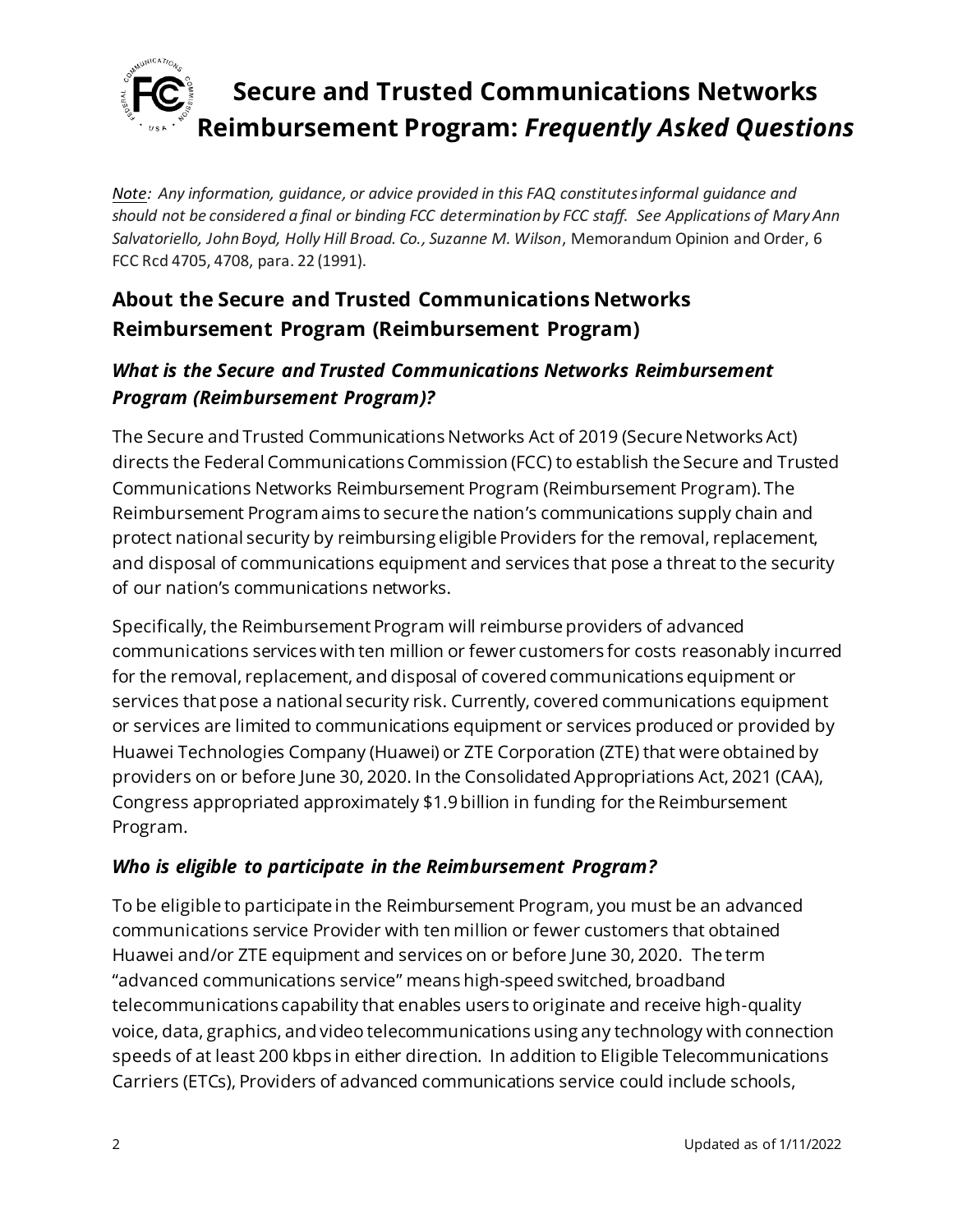

libraries or health care providers, or consortiums thereof, to the extent they provide such facilities-based broadband service to end users.

For purposes of determining eligibility, 'customers' means those customers of the Provider and customers of any affiliate that receive advanced communications services as of the date the application is filed. Providers may be asked to upload supporting documentation to prove their eligibility based on these criteria.

#### *How does the Reimbursement Program work?*

Generally, the Reimbursement Program follows the high-level steps below.

- a. *Providers* Confirm eligibility to participate in the Program based on eligibility requirements and identify covered Huawei and ZTE equipment and/or services in the network
- b. *Providers*  When the filing window opens, complete the FCC Form 5640 Application Request for Funding Allocation using the online filing portal, inclusive of eligibility and cost estimate information and associated supporting documentation
- c. *FCC & Fund Administrator* Review applications to determine completeness, eligibility, and reasonableness of cost estimates
- d. *FCC* Grants or denies applications
- e. *FCC* Issues funding allocation commitments to eligible Providers based on approved cost estimate submissions and notifies Providers of their allocation amount
- f. *Providers* Submit invoices and supporting documentation as actual costs are incurred<sup>1</sup>
- g. *FCC & Fund Administrator* Review Reimbursement ClaimRequests based on actual invoices submitted and approve or deny requests as they are received
- h. *Department of Treasury* Issues reimbursement payments for approved ClaimRequests

 $1$  Program participants must submit at least one reimbursement request within one year of allocation issuances. Failure to do so will lead to the allocation expiring and reverting back to the FCC fund for future filing windows. 47 CFR § 1.50004(g)(1).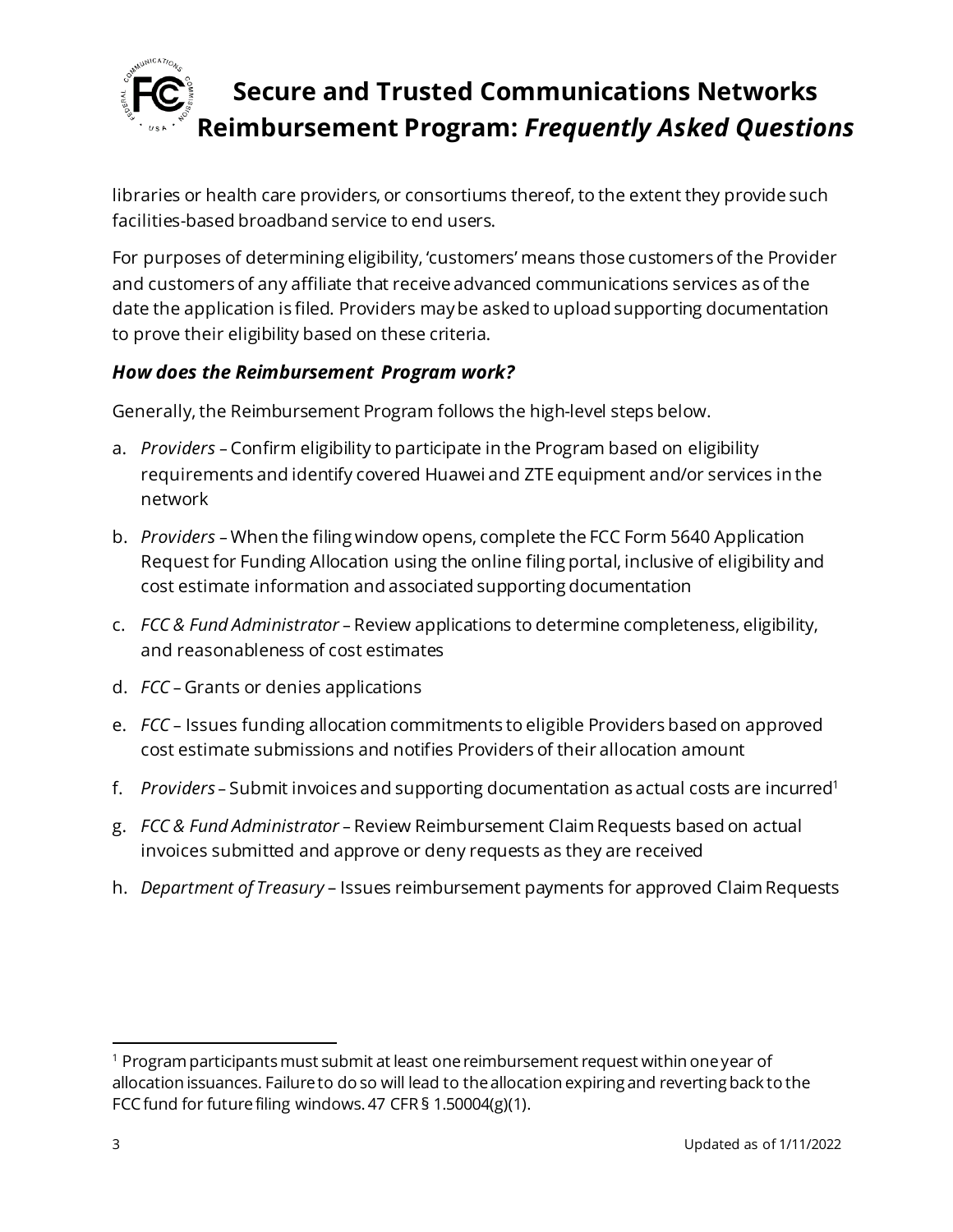

- i. *Providers –* Complete removal, replacement, and disposal (RRD) project within the mandated term<sup>2</sup>
- j. *Providers* File all Claim Requests by the Reimbursement Claim Request deadline
- k. *FCC & Fund Administrator* Confirm equipment replacement and disposal, perform audit and close out activities with Providers

More specific information will be released as the window for filing applications approaches, including updated versions of these FAQs, detailed user guides and training associated with application submission.

### *How do Providers apply to the Reimbursement Program and how can they prepare for the application process?*

The FCC will announce when the Reimbursement Program filing window will open via Public Notice. At that time, Providers that believe they are eligible to participate in the Program will utilize FCC Form 5640 Application Request for Funding Allocation, accessed via an online portal established by the FCC a[t fcc.gov/supplychain,](https://www.fcc.gov/supplychain) to submit their applications.

Prior to the filing window opening, Providers that intend to submit an FCC Form 5640 Application Request for Funding Allocation are encouraged to visit the Reimbursement Program website[, fcc.gov/supplychain](https://www.fcc.gov/supplychain), to obtain more information about the Program and eligibility requirements. Providers should review the *[2021 Supply Chain Order](https://www.fcc.gov/document/fcc-acts-protect-national-security-communications-supply-chain-0)*, the *[Reimbursement Program Policies and Procedures Public Notice](https://www.fcc.gov/document/fcc-announces-final-supply-chain-reimbursement-program-procedures)*, and the *[Cost Catalog](https://docs.fcc.gov/public/attachments/DA-21-947A4.pdf)* and begin to compile any vendor quotes, invoices and other documentation in preparation for their application submission. Providers should also confirm they are registered in SAM.gov. The [SAM.Gov Entity Registration Status Tracker](https://sam.gov/content/status-tracker), https://sam.gov/content/status-tracker, provides information on existing registrations and the registration process. Providers are urged to initiate the registration process, or confirm their existing status, early as registration may take some time to complete.

Detailed user guides and training on the Form 5640 filing process will be provided ahead of the filing window opening.

 $2$  Program participants have one year after receiving their first funding disbursement to complete their removal, replacement, and disposal project (referred to as their RRD term), though there is a process through which Providers can request an extension. If granted, the extension would be the new RRD term.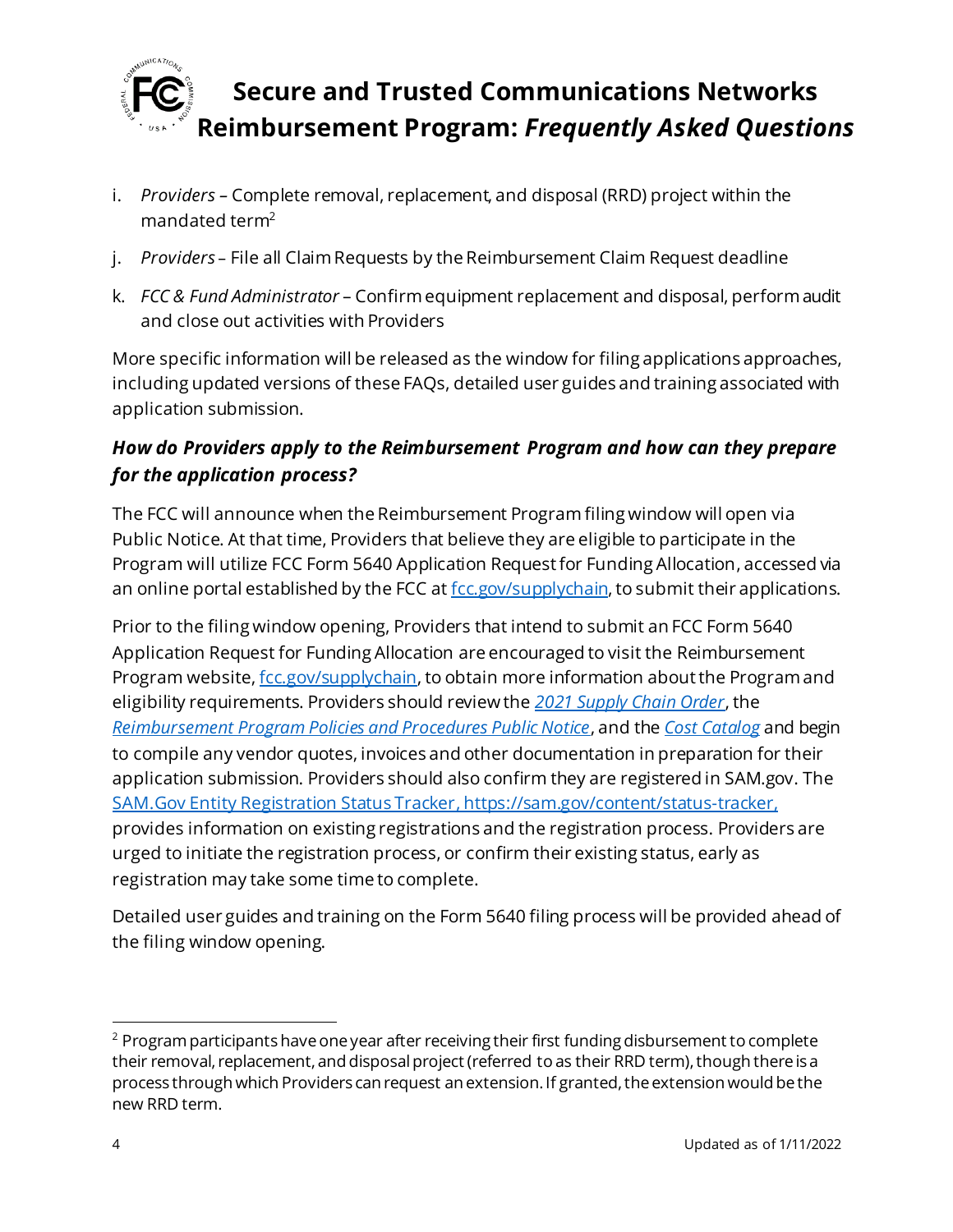

### *Are there any limitations with respect to number of locations, equipment or cost estimate submissions that will impact how a Provider must complete their FCC Form 5640 Application Request for Funding Allocation? 3,4*

Yes. Due to system limitations, Eligible Providers that anticipate exceeding any of the following limits will need to submit multiple applications using different FCC Registration numbers such that no one application exceeds any of these limits:

- Locations: 1,000
- Equipment: 1,000 items (combined existing and replacement equipment)
- Cost Estimates: 20,000

Though the maximum number of locations and equipment entries permitted for upload into the templates is 1,000, we recommend that Applicants only upload up to 500 locations and equipment entries at a time to avoid system performance issues. Applicants attempting to upload more than 500 locations and equipment entries with any one batch upload are likely to face significantly degraded system performance. To submit multiple applications, Providers may either submit separate applications for their subsidiaries (as opposed to submitting one application at the holding company level) or create multiple FRNs associated with one entity EIN/TIN. These approaches will both allow the Provider to stay under the limitations listed above, and also allow for having multiple people working on their submissions during the filing window as only one person can be in an individual application at any one time.

If Applicants choose to create additional/multiple FRNs they should:

- a. Provide an attachment of all related FRNs that can be considered during the review period.
- b. Provide the same required eligibility and cost estimate attachments with each application to prevent any delay in the review of each application.
- c. Use a consistent naming convention when establishing the new FRNs that somehow indicates the FRNs are associated, e.g., Applicants may organize their applications geographically, by distribution layer, or any logical manner and use an FRN naming conventions that reflects that decision.
- d. Use the same 'Real Party in Interest' FRN for each Applicant FRN.

<sup>3</sup> Added 10/20/2021

<sup>4</sup> Updated 12/03/2021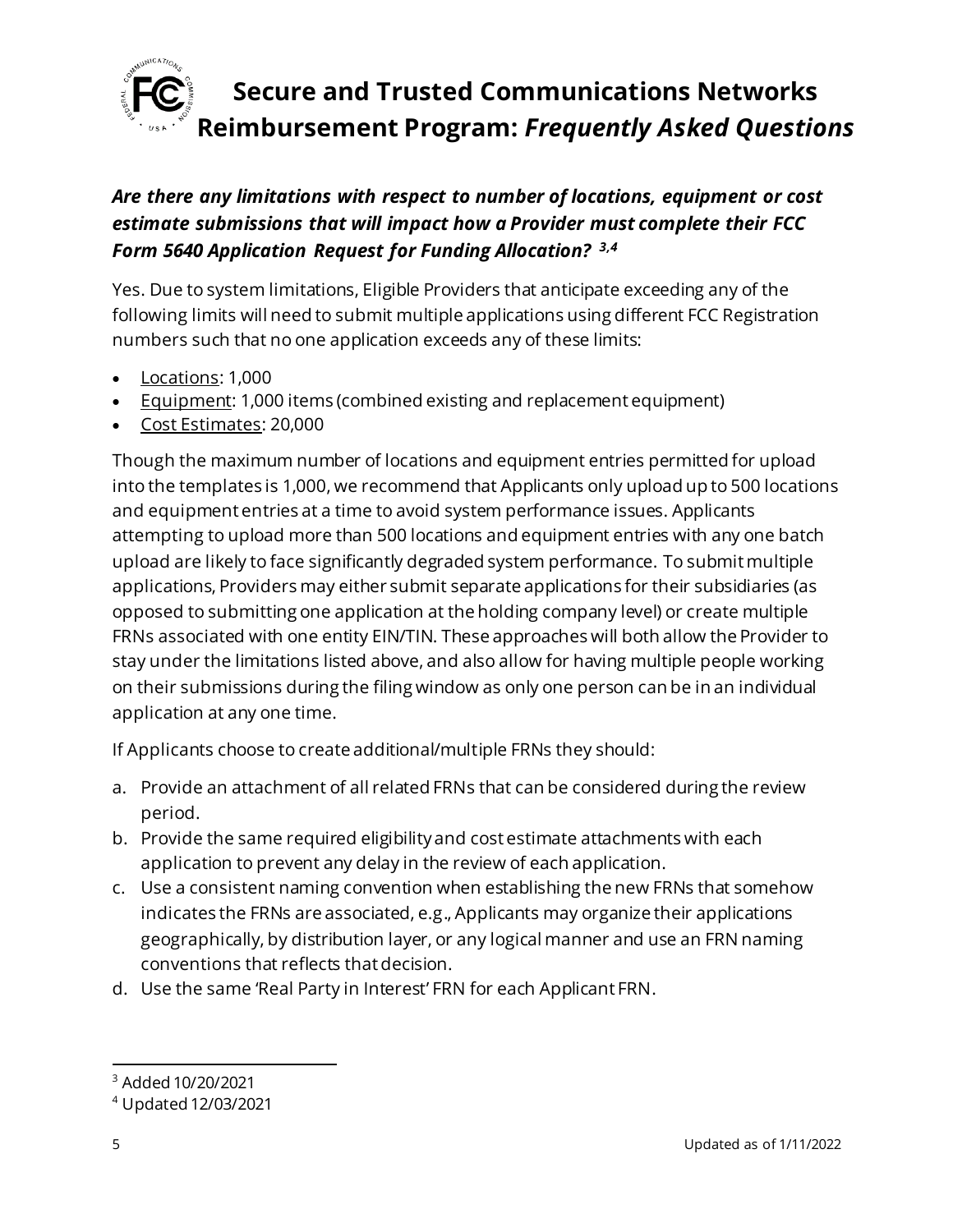

### *How can a Provider create multiple FRNs for use in creating multiple applications?<sup>5</sup>*

Applicants creating multiple FRNs for use in creating multiple FCC Form 5640 Applications should use the same TIN in the TIN field of each FRN registration filing. When creating new FRNs, please use a consistent naming convention for each new FRN that somehow indicates the FRNs are associated, e.g., Applicants may organize their applications geographically, by distribution layer, or any logical manner and use an FRN naming convention that reflects that decision. Providers may start the CORES registration process by visitin[g https://apps.fcc.gov/coresWeb/publicHome.do](https://apps.fcc.gov/coresWeb/publicHome.do).

#### *What and when is the Reimbursement Program filing window period?<sup>6</sup>*

The filing window is the period of time during which Providers can submit their application for participation in the Reimbursement Program. The FCC opened the Reimbursement Program filing window and began accepting applications on October 29, 2021 at 12:00 AM ET. The filing window will close on Friday, January 28, 2022 at 11:59 PM ET. Providers must have their application submitted, including eligibility documentation and all cost estimates, by the filing window close.

The FCC will treat all applications as if they were simultaneously received once the filing window closes. That is, there is no added benefit to filing early during the filing window as applications are processed simultaneously after the filing window closes and not on a first come, first served basis. Requests received outside of the filing window will not be accepted. The FCC and Fund Administrator will begin reviewing applications for eligibility and cost reasonableness after the filing window has closed.

#### *During the filing window, can multiple users work on a single Applicant's FCC Form 5640 Application Request for Funding Allocation at the same time?<sup>7</sup>*

No. Only one user can work inside the application at a time. Providers concerned about their ability to complete the application within the filing window or that will exceed 1,000 locations, 1,000 equipment items (combined existing and replacement), or 20,000 cost estimates may do one of the following, as applicable:

<sup>5</sup> Added 10/20/2021

<sup>6</sup> Updated 1/11/2022

<sup>7</sup> Added 10/20/2021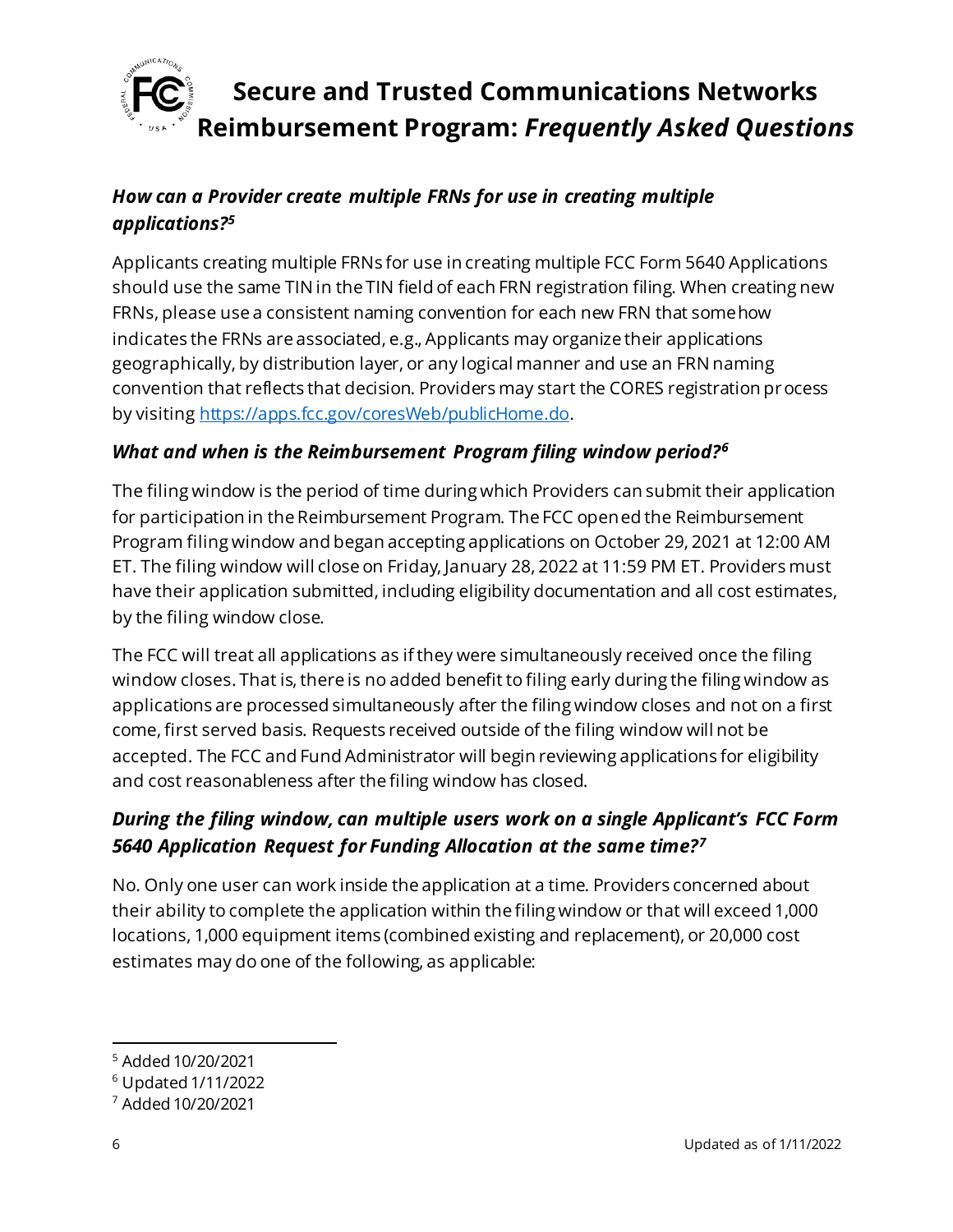

- 1. Applicants with multiple eligible subsidiaries should apply at the subsidiary level, as opposed to the Holding Company level, using the FRN of each subsidiary for separate applications. This will allow unique users to work on each application and could avoid reaching the limitations listed above.
- 2. Applicants may also create multiple FRNs associated with one entity EIN/TIN. This will allow the Applicant to create multiple applications, one for each FRN, enabling unique users to work on each application. If Applicants choose to create additional/multiple FRNs they should:
	- a. Provide an attachment of all related FRNs that can be considered during the review period.
	- b. Provide the same required eligibility and cost estimate attachments with each application to prevent any delay in the review of each application.
	- c. Use a consistent naming convention when establishing the new FRNs that somehow indicates the FRNs are associated, e.g., Applicants may organize their applications geographically, by distribution layer, or any logical manner and use an FRN naming conventions that reflects that decision.
	- d. Use the same 'Real Party in Interest' FRN for each Applicant FRN.

The FCC Form 5640 Application Request for Funding Allocation will also allow for Excel batch uploads for the locations, equipment, and cost estimate sections of the application. These templates can be completed offline, outside the SCRP Filing Portal, so that multiple users can work within the same template or on multiple versions of the same template and then combine. The completed batch files can then be uploaded into the FCC Form 5640 application.

### *What forms of documentation will be required as part of my application to support eligibility and documentation of existing equipment?*

The FCC Form 5640 Application Request for Funding Allocation contains a number of questions related to eligibility and documentation of the Applicant's Huawei and ZTE equipment and services obtained on or before June 30, 2020 that is subject to removal, replacement, and disposal.

*Provider of Advanced Communications Service*. Eligibility, as to whether an Applicant is a provider of advanced communications service, will be validated using FCC Form 477 Local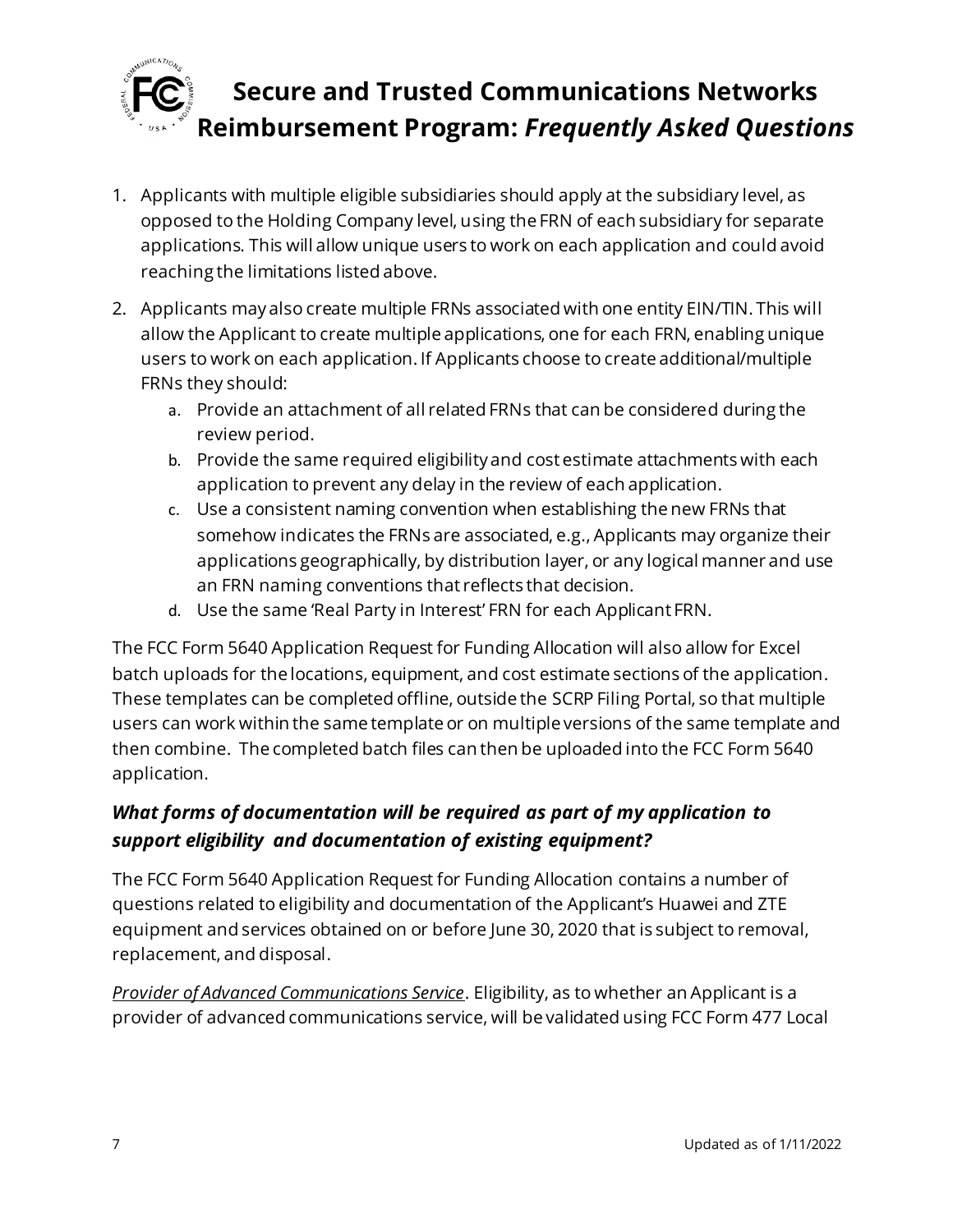

Telephone Competition and Broadband Reporting filing information.<sup>8</sup> Applicants not identified as recently filing an FCC Form 477 should be prepared to provide supporting documentation demonstrating their eligibility. Supporting documentation could include:

- Information from the Applicant's website describing services provided to customers
- A catalog of services provided to customers
- Annual public financial reports demonstrating number of customers and/or broadband services provided

*Covered Huawei/ZTE Equipment*. To be eligible for the Reimbursement Program, Applicants must show they have Huawei and ZTE equipment or service that was obtained on or before June 30, 2020. The FCC Form 5640 requires Applicants to identify their existing Huawei/ZTE equipment (e.g., identifying make and model and serial number when available) and date when obtained. Supporting documentation is required, which could include:

- Architecture or network configuration diagram(s) combined with forms of supporting documentation
- Equipment inventory lists with asset level identification (e.g., serial number(s))
- Equipment specifications for existing equipment
- Purchase orders or other documentation (e.g., invoices) that provide equipment specifications and date purchased
- Photographs of equipment

### *What equipment or service location information are Providers required to provide in their application?<sup>9</sup>*

Each equipment or service will need to correlate to a specific location. As such, Applicants are required to upload specific location information for each site, including:

- Location Name
- Latitude of Location (using WGS84 datum for latitude coordinates)

<sup>&</sup>lt;sup>8</sup> All facilities-based broadband providers are required to file data with the FCC twice a year, using the FCC Form 477, on where they offer Internet access service at speeds exceeding 200 kbps in at least one direction.

<sup>9</sup> Updated 10/20/2021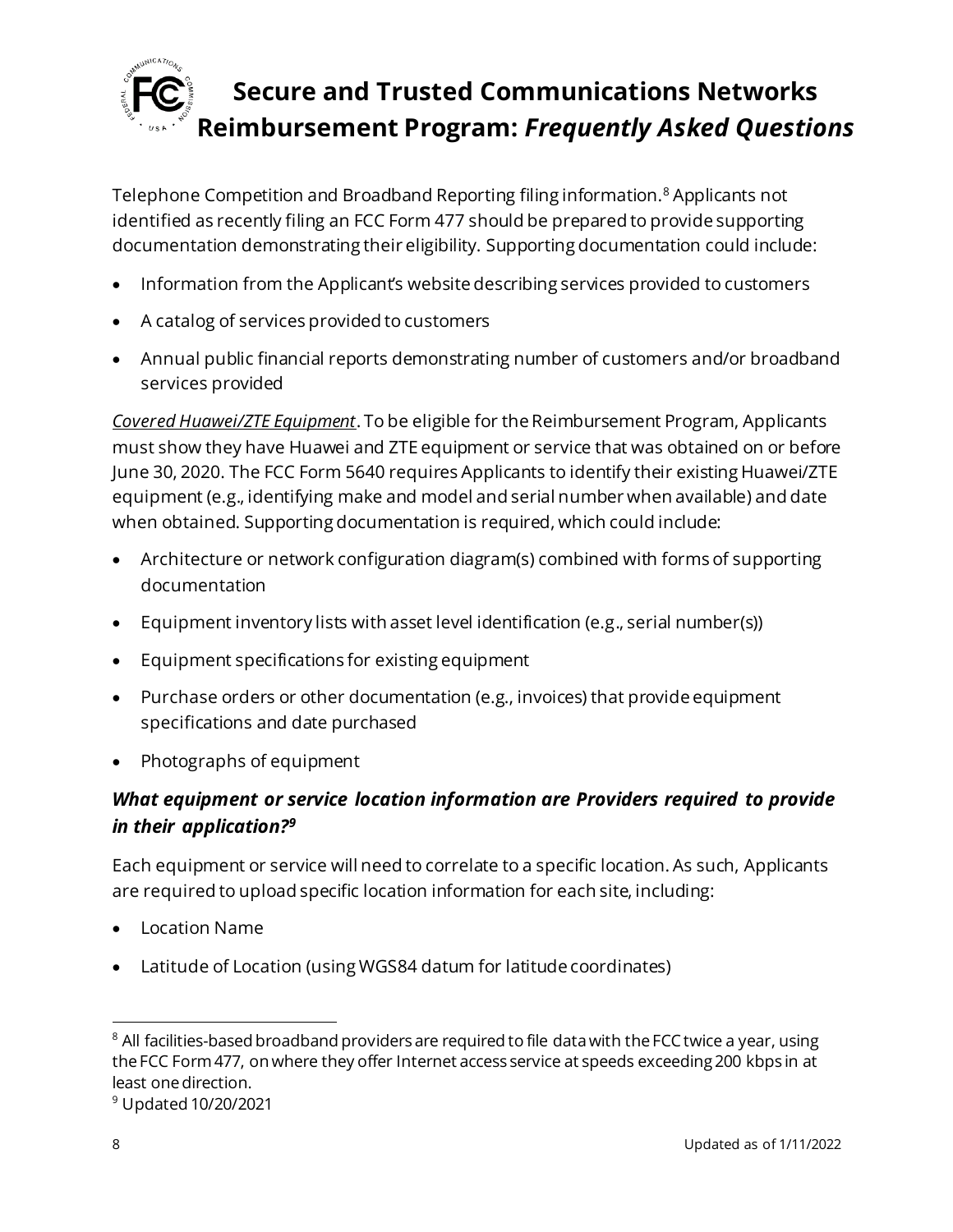

- Longitude of Location (using WGS84 datum for longitude coordinates)
- Location Address (Number & Street, City, State, and Zip Code)
- Location Address if No Postal Address is Available (a location description is permiss ible in situations where a postal address is not available)
- Type of Site Location (i.e., cell site, mobile switching center, central office, network operations center, headquarters, or other (if selecting other a brief description is required))

This applies both to cell sites and office locations that may be the location for network core equipment.

Multiple locations and existing equipment can be added via bulk upload.

### *Will there be the ability for Providers to batch upload their site locations, equipment, and cost estimates in their application?<sup>10</sup>*

Yes, Excel templates will be available for download within the FCC Form 5640 Application Request for Funding Allocation to allow Applicants to bulk upload multiple locations and existing and replacement equipment and/or services as well as cost estimates for replacement equipment. Cost estimates can *only* be entered via Excel batch upload and must be consolidated into one Excel template prior to uploading into the Form 5640.

### *Should Providers file at the holding company level or the individual/subsidiary level?<sup>11</sup>*

Providers are encouraged to submit a single, consolidated application at the holding company level (as long as doing so will not result in an application that exceeds 1,000 locations, 1,000 equipment/services items or 20,000 cost estimates); however, they are permitted to submit at the individual/subsidiary level.

If applying at the subsidiary level, Providers will be required to identify their holding company FCC Registration Number (FRN) under the "Real Party in Interest" Information section of FCC Form 5640.

If applying at the holding company level, Providers will need to provide a listing of the FRNs of the subsidiaries covered by their application. This can be included as an attachment in

<sup>10</sup> Updated 10/20/2021

<sup>11</sup> Updated 10/20/2021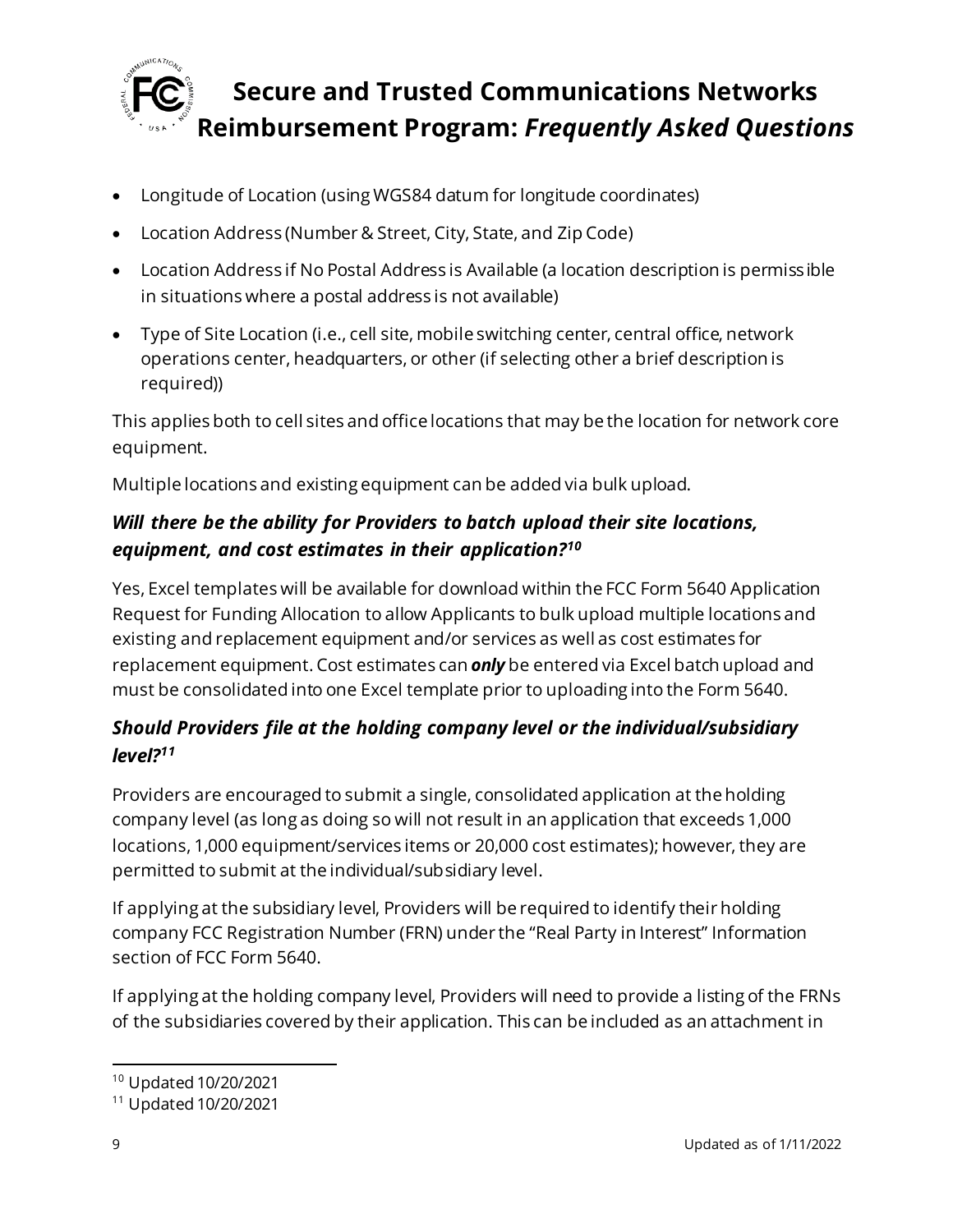

the application. In this case, the Provider's FRN and the "Real Party of Interest" FRN will be the same.

### *What Applicant information is automatically considered confidential in Form 5640?<sup>12</sup>*

Consistent with the Freedom of Information Act (FOIA) and the FCC's implementing rules, the FCC will treat certain information in the FCC Form 5640 Application as presumptively confidential and will withhold such information from routine public inspection, including:

- Detailed accounting information on the covered communications equipment or services removed, replaced, and disposed of, and the replacement equipment or services purchased, rented, leased, or otherwise obtained using Reimbursement Program funds;
- Vendor price quotes;
- Equipment or services location, including address, latitude/longitude, etc.;
- Removal or replacement plans that include sensitive information;
- Specific equipment or service type;
- Other provider-specific information;
- Specific timeline for the permanent removal, replacement, and disposal of covered communications equipment and services.

For additional information on what information is considered "confidential," please consult the *2021 Supply Chain Order* at 23-25, paras. 66-70.

### *Will Providers have the option to submit confidential versions of their timeline and plan documentation?<sup>13</sup>*

Applicants will have the option to request confidential treatment for these attachments in FCC Form 5640 by uploading a request for confidentiality. Consistent with the Freedom of Information (FOIA) and the Commission's rules, attachments properly designated as "confidential" will be withheld from routine public inspection, whereas attachments designated as "public" may be made publicly available. If applicants would like to provide a confidential version of their documents to be withheld from routine publi c inspection, they will have to check the box "Does the applicant request that some or all of the contents of the plan be kept confidential" under the appropriate Timeline or Plan section of the form. From there, additional upload boxes will populate and Program Participants can upload

<sup>12</sup> Added 10/20/2021

<sup>13</sup> Added 10/20/2021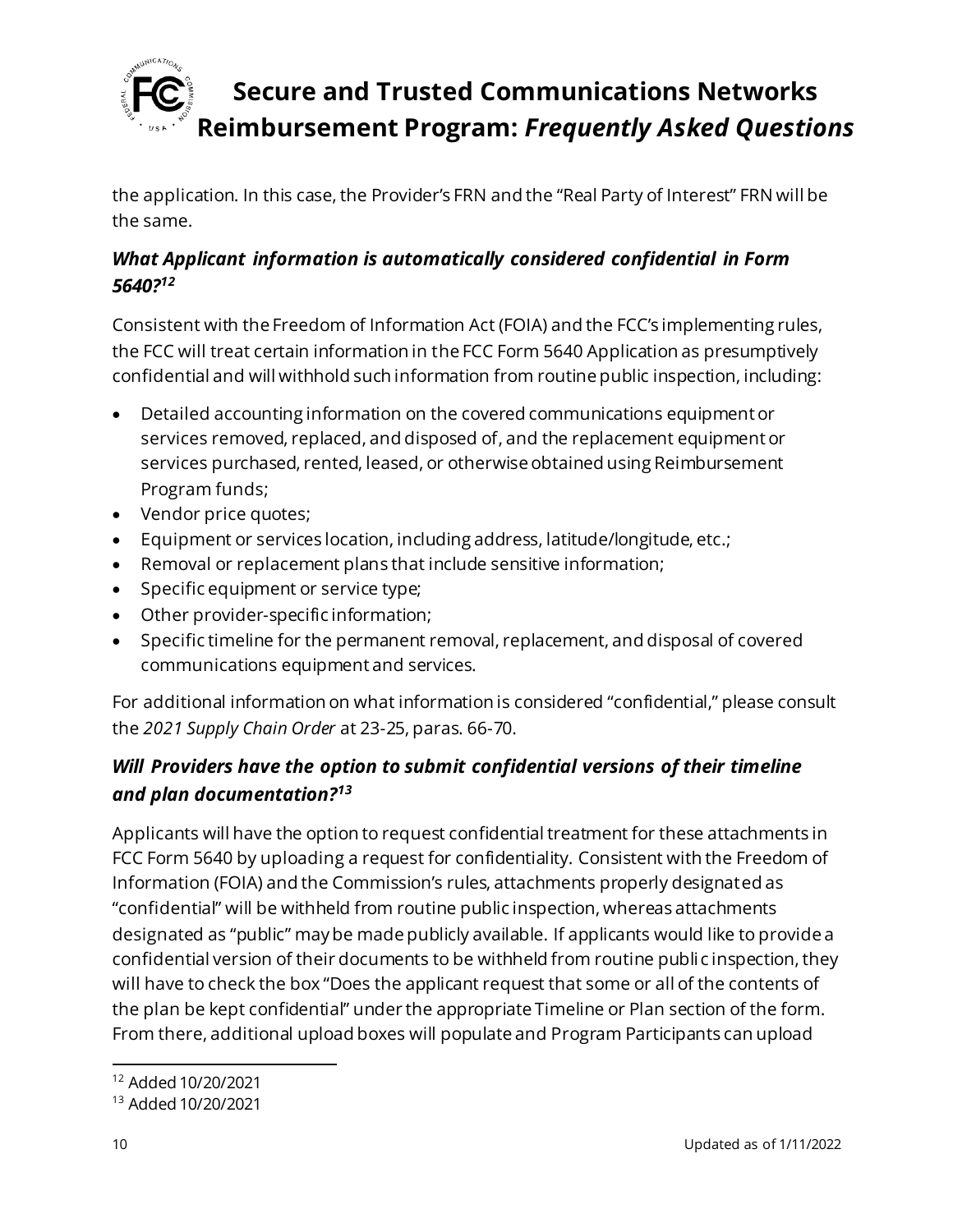

their confidential documents in addition to their redacted versions. Please note that if a Program Participant chooses to provide confidential documents, they are also required to upload a request for confidentiality.

For additional information on requests for confidentiality, please consult the *FCC Form 5640 User Guide*.

### *When will Providers know if they are eligible to participate in the Reimbursement Program?*

Applicants deemed eligible will be informed at the end of the application review period, which is anticipated to be completed in early Q2 2022.<sup>14</sup> At this time, they will receive notice of their allocation amount, which will be reflected in the online portal, communicated to them by email, and included in periodically released public notices. As more specific dates associated with Reimbursement Program milestones are known, they will be communicated via th[e Reimbursement Program website](https://www.fcc.gov/supplychain).

Applicants determined to be ineligible will receive communication(s) throughout the application review period and will be provided an opportunity to cure any application defects prior to a final determination.

#### *When can Providers expect to know their allocation amount?*

Eligible Reimbursement Program Participants will be informed of their allocation amount at the end of the application review period, which is anticipated to be completed in early Q2 2022. Reimbursement allocation amounts will be accessible via the online portal, communicated to successful Applicants by email, and included in periodically released public notices. As more specific dates associated with Reimbursement Program milestones are known, they will be communicated via th[e Reimbursement Program website](https://www.fcc.gov/supplychain).

#### *When can Providers begin submitting invoices for reimbursement?*

Participants can begin submitting reimbursement claim requests as soon as they receive their funding allocation, which is anticipated to occur in Q2 2022. As more specific dates associated with Reimbursement Program milestones are known, they will be communicated via th[e Reimbursement Program website](https://www.fcc.gov/supplychain).

<sup>&</sup>lt;sup>14</sup> The FCC is required to act on applications within 90 days of submission. The FCC may extend this review period by 45 days if circumstances warrant such an extension.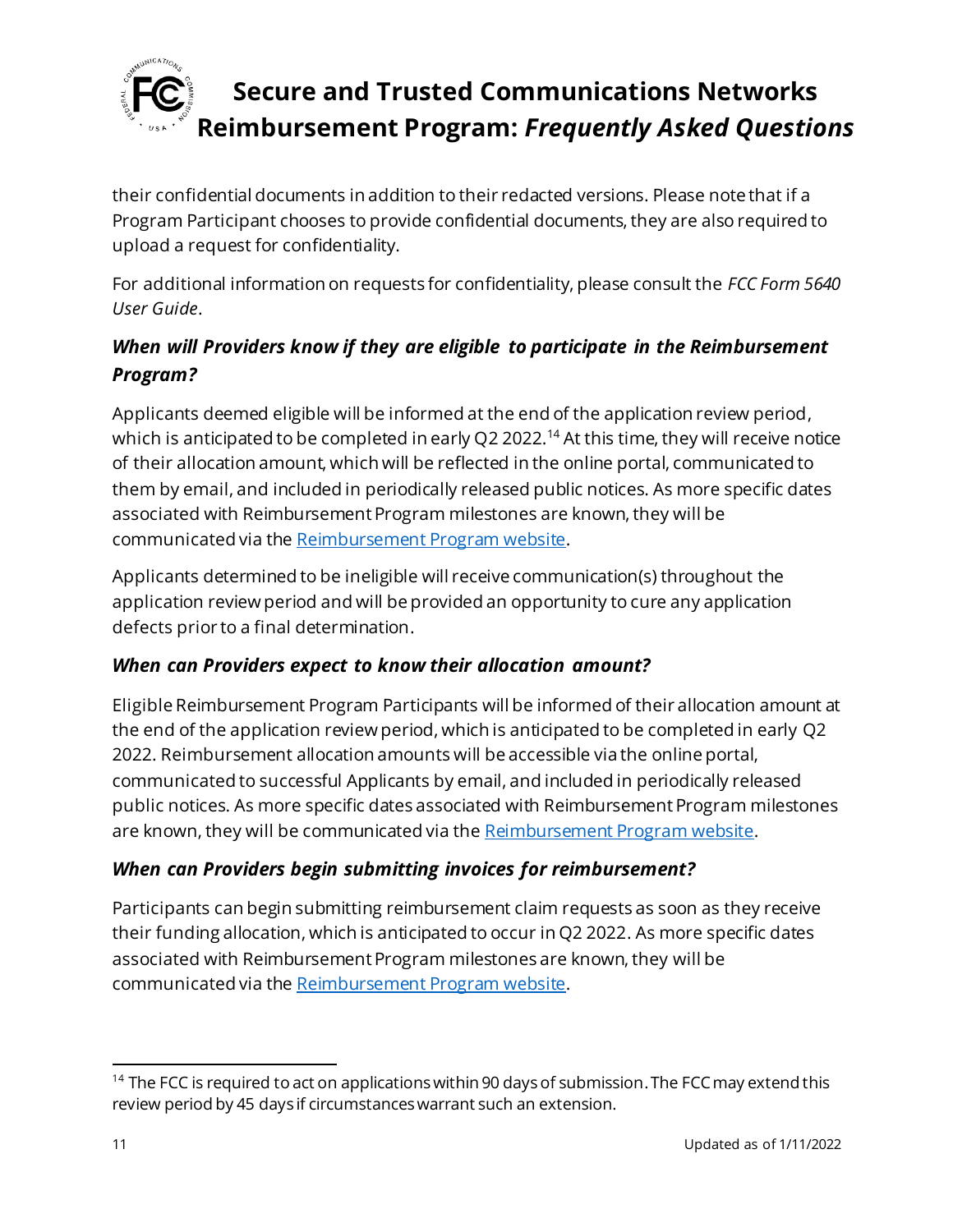

Participants must file at least one FCC Form 5640 Reimbursement Claim Request no later than one year after the FCC approves their Application Request for Funding Allocation. Failure to file within the one-year period will result in the FCC reclaiming the Participants funding allocation. Participants can continue to file Reimbursement Claim Requests during the removal, replacement, and disposal (RRD) term and up until 120 days following the end of the Participant's RRD term. Participants should note, however, that costs can only be incurred through the end of their RRD term (i.e., costs incurred after expiration of the RRD term are not eligible for reimbursement).

#### *How will the FCC and Fund Administrator guard against Fraud, Waste, and Abuse?*

In addition to the FCC maintaining records and a rigorous reimbursement claim approval process, Participants may be subject to a variety of audits, site visits, and proof of payment requests during the close out process to assist the FCC and Fund Administrator in guarding the Reimbursement Program against fraud, waste, and abuse.

Audits may be conducted by various oversight bodies, including but not limited to, the FCC Office of Inspector General (OIG), Government Accountability Office (GAO), or U.S. Department of Treasury. A Participant has an ongoing obligation to retain documentation supporting its requests for reimbursement for a period that extends 10 years after the date it receives its final payment from the Reimbursement Program Fund.

Reimbursements will only be made for actual costs incurred as evidenced by a legitimate third-party invoice provided as documented evidence. Each reimbursement claim submission requires the Participant to certify to its accuracy and compliance with the Reimbursement Program and FCC rules, and any applicable federal statutes.

#### *Where can Providers find more information about the Reimbursement Program?*

Additional information about the Reimbursement Program can be found on the Program website a[t www.fcc.gov/supplychain](http://www.fcc.gov/supplychain).

Providers may also contact the Reimbursement Program Fund Administrator email address at [SCRPFundAdmin@fcc.gov](mailto:SCRPFundAdmin@fcc.gov) with questions regarding the application and reimbursement request process or regarding actual submissions. Providers may also contact the Reimbursement Program Fund Administrator by calling (202) 418-7540 from 9:00 AM ET to 5:00 PM ET, Monday through Friday, except for Federal holidays.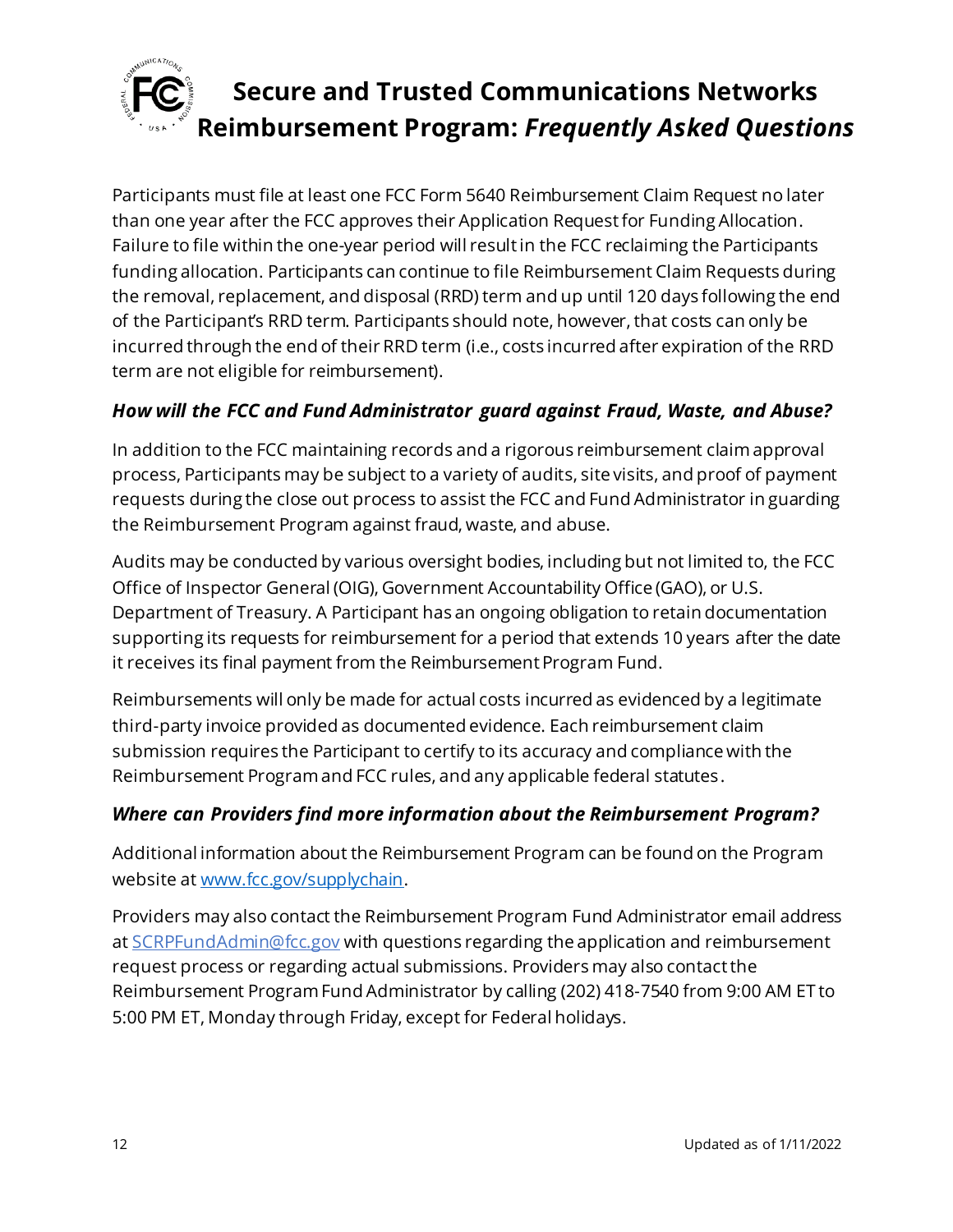

#### *What forms of documentation will be required to support cost estimates?*

Documentation to support cost estimates will be requested as part of your FCC Form 5640 Application Request for Funding Allocation. During the filing window, Applicants may use the Catalog of Eligible Expenses and Estimated Costs (the Cost Catalog) embedded in FCC Form 5640 to support requests if quotes or other documentation are not available at the time of submission. However, vendor quotes must be provided for costs not included in the Cost Catalog or for estimates that differ from the average cost estimates listed in the Cost Catalog. Also, vendor quotes must be provided for eligible expenses before the Participant will be reimbursed for actual costs.

#### *What documentation should Providers retain in order to comply with Reimbursement Program requirements?<sup>15</sup>*

In the *2020 Supply Chain Order*, the Commission advised Program Participants to retain all documentation related to their requests for funding reimbursement for actual expenses incurred (including relevant invoices and receipts) for a period of ten years. As such, Program Participants should retain documentation for each step of the removal, replacement, and disposal process in order to verify compliance with this requirement. As it relates to disposal effort in particular, Program Participants should:

- Retain shipping or transportation including detailed inventories supported by an affidavit, dates, locations, transportation service provider name, and means of transportation.
- Retain certificates of media disposition and certificates of destruction that will help Program Participants and the Commission verify compliance with their disposal and verification obligations.
- Maintain a chain of custody for removed covered communications equipment awaiting destruction or recycling and a detailed inventory of all items removed from a site.
- Maintain a detailed inventory of all items removed from a site. This inventory should be dated by the date of removal, include how the items are being destroyed, where the equipment is being shipped, and the means of transportation to the recyclers. This documentation could take the form of short affidavits, receipts for storage facilities, affidavits attesting to the storage conditions, and photographic or video documentation.

<sup>15</sup> Added 10/20/2021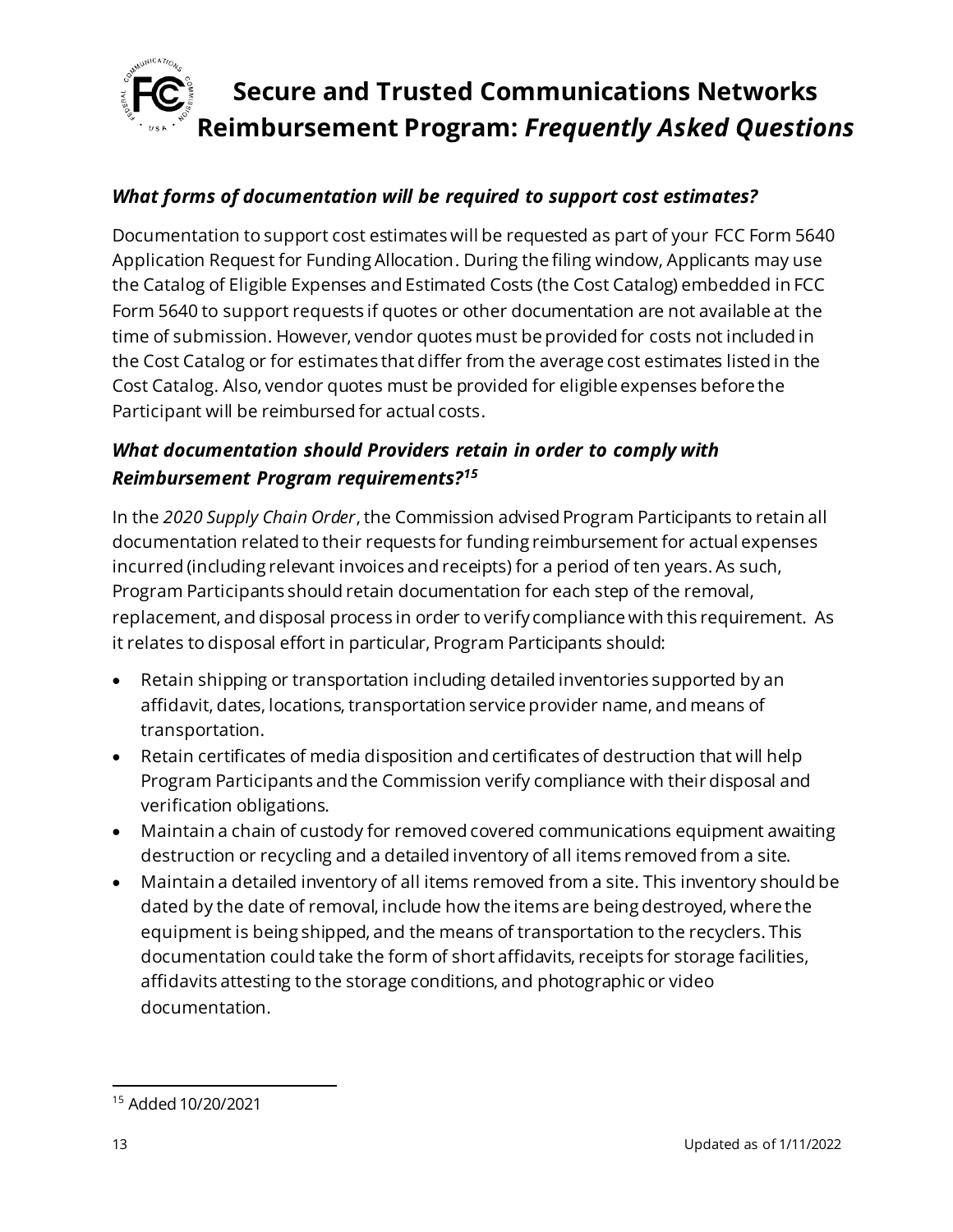

• Have the disposal company maintain sufficient documentation evidencing the destruction of the equipment. At a minimum, the disposal company should be able to provide the Program Participant with a certificate of destruction, where applicable.

### <span id="page-13-0"></span>**Eligible Expenses**

#### *What costs are eligible for reimbursement within the Reimbursement Program?*

The Reimbursement Program will reimburse eligible Providers of advanced communications services for costs reasonably incurred for the removal, replacement, and disposal (RRD) of their Huawei and ZTE equipment and services obtained on or before June 30, 2020. RRD costs incurred prior to April 17, 2018 will not be reimbursable. Though reimbursement claims can be submitted for 120 days after the expiration of the RRD term, costs incurred after the expiration of the RRD term are ineligible for reimbursement.

The FCC considers the cost of replacement facilities 'reasonable' if the replacement facilities are comparable to those in use by the Provider prior to the RRD of covered communications equipment or service. Consideration of 'costs reasonably incurred' may necessarily be decided on a case-by-case basis by the FCC based on information provided as part of the application process.

The FCC recognizes that comparable replacements for older networks may not be available in the marketplace. For example, the FCC has said that replacing older mobile wireless networks with a 4G LTE equipment or service that is 5G ready will be treated as a comparable replacement. For additional information on comparable replacements and the treatment of technology upgrades, *se[e Third Report & Order](https://www.fcc.gov/document/fcc-acts-protect-national-security-communications-supply-chain-0)*, FCC 21-86, paras. 86-92.

The FCC has developed a Cost Catalog that contains categories of costs expected to be incurred in the RRD process and provides a detailed list of the core and non-core equipment and services eligible for reimbursement (and their associated predetermined estimated costs). Applicants can rely on the average cost estimates identified in the Cost Catalog when completing their FCC Form 5640 Application Request for Funding Allocation. For costs not covered by the Cost Catalog, or if Applicants want to use a cost estimate that differs from the Cost Catalog, they mustinstead provide an individualized cost estimate supported by a vendor quote. The Cost Catalog can be found on the Reimbursement [Program website](https://www.fcc.gov/supplychain). Providers are encouraged to consult the Cost Catalog prior to submitting their application.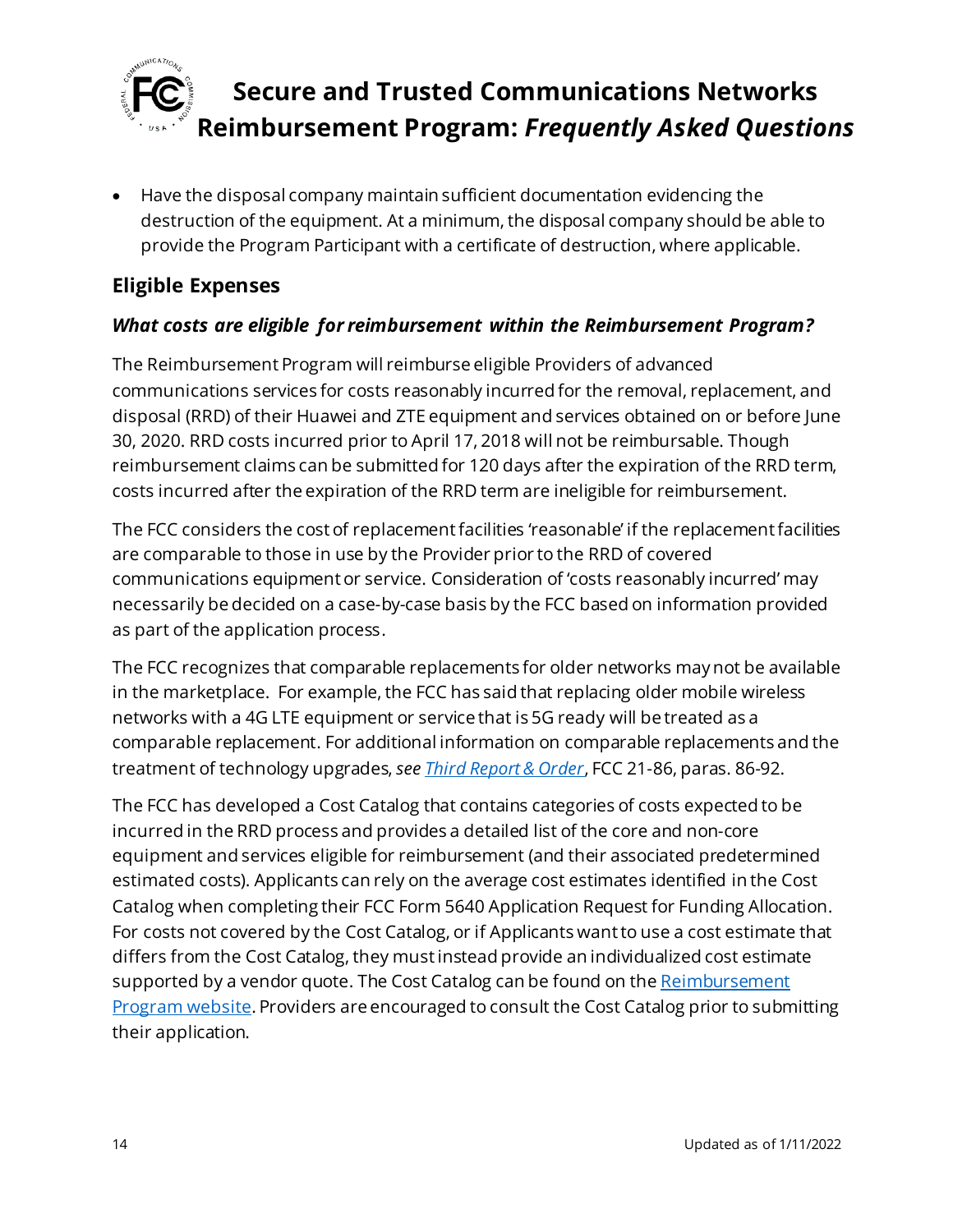

### *What costs are not eligible for reimbursement within the Reimbursement Program?*

*Technology Upgrades*. Reimbursement claims will be reviewed by the Fund Administrator and the Commission for eligibility and reasonableness. The FCC will only issue allocations and disbursements up to the amount of a comparable replacement using a "costs reasonably incurred" standard. Costs incurred above and beyond the reasonable cost of a comparable replacement will be borne by the Participant. Examples of technology changes that the Commission has said are technology upgrades and not comparable replacements are as follows:

- Replacing a microwave backhaul with fiber backhaul or replacing last-mile fixed wireless links with fiber-to-the-premises (FTTP) is considered a technology upgrade
- Replacement of fixed wireless links or RAO networks with fiber

When Reimbursement Program Participants seek to replace eligible covered communications equipment or service with a technology upgrade in excess of the costs of a comparable replacement, they will need to provide price quotes for a comparable replacement with their FCC Form 5640 Application Request for Funding Allocation and may not rely on the cost estimates contained in the Cost Catalog to estimate the cost of a comparable replacement.

*Customer Premises Equipment*. Separately, the Commission has determined that the replacement of non-Huawei or ZTE mobile handsets and other customer premises equipment, including Internet of Things devices, used by end users to access and utilize advanced communications services are not reasonably necessary to the removal, replacement, and disposal (RRD) of covered communications equipment or service. Accordingly, costs associated with the RRD of non-Huawei or ZTE customer premises equipment are ineligible for reimbursement under the Reimbursement Program. *Se[e Third](https://www.fcc.gov/document/fcc-acts-protect-national-security-communications-supply-chain-0)  [Report & Order](https://www.fcc.gov/document/fcc-acts-protect-national-security-communications-supply-chain-0)*, FCC 21-86, para. 94. In addition, the Wireline Competition Bureau has said, citing the Commission's language in the *[Third Report & Order](https://www.fcc.gov/document/fcc-acts-protect-national-security-communications-supply-chain-0)*, that wired (Wi-Fi) and wireless routers that constitute CPE are not reimbursable under the Program. *[Finalized](https://www.fcc.gov/document/fcc-announces-final-supply-chain-reimbursement-program-procedures)  [Forms Procedures Public Notice](https://www.fcc.gov/document/fcc-announces-final-supply-chain-reimbursement-program-procedures)*, DA 21-947, at 35, para. 100.

#### *What is the purpose of submitting cost estimates?*

Approved cost estimates will serve as the basis for Reimbursement Program Participants' allocation determinations as well as a basis for the review of subsequent reimbursement claims. A Participant's allocation is the amount of funding set aside from the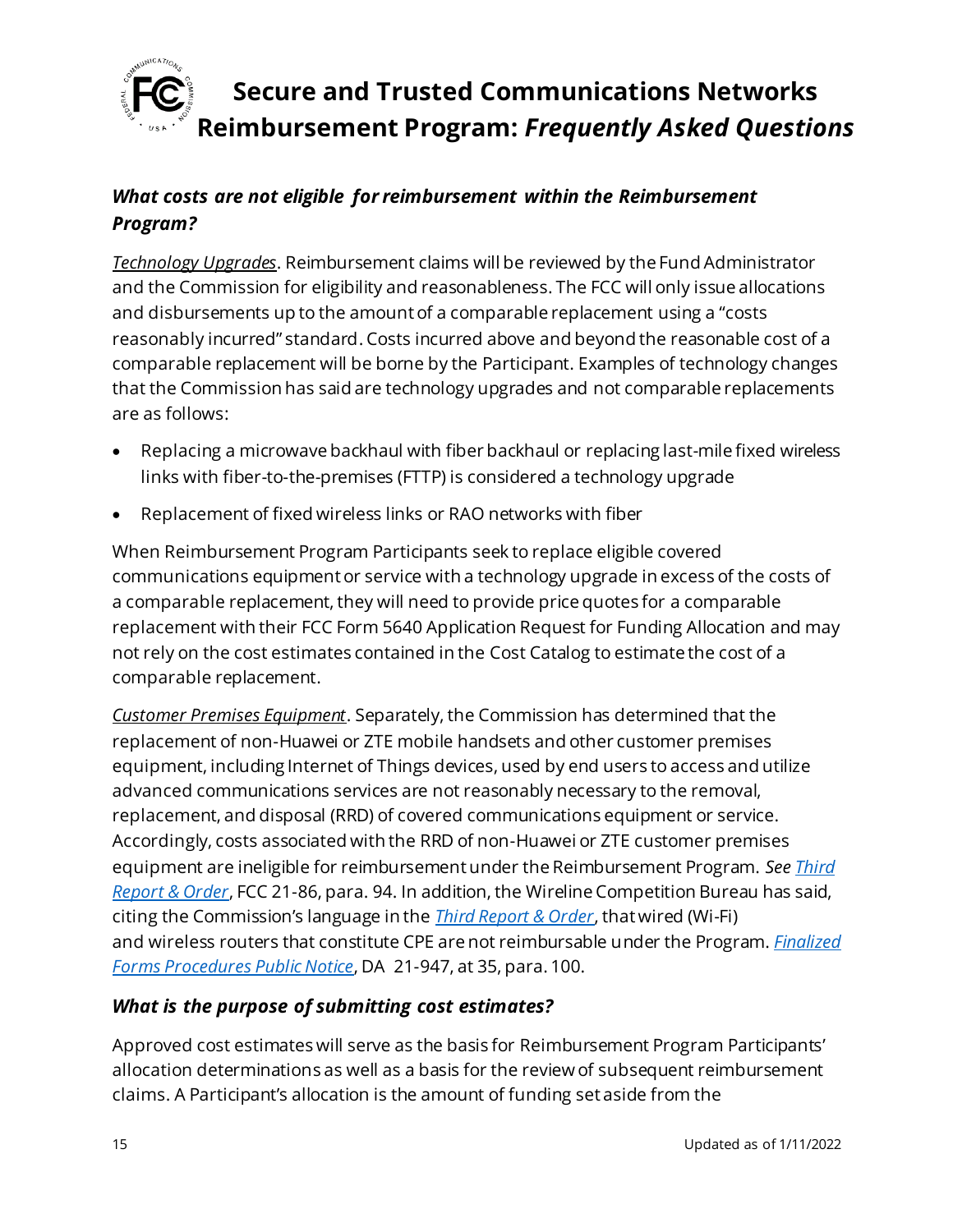

Reimbursement Program for the Participant to draw against as costs are incurred. To help the FCC and Fund Administrator determine a Participant's approved estimate amount, Providers must identify in their application both their existing equipment and/or services and the replacement equipment and/or services they intend to purchase or have purchased to complete their removal, replacement, and disposal (RRD) project. Reimbursement Program Participants can only receive funding disbursements for actual costs incurred, that are found reasonable, up to the amount of their funding allocation.

The FCC and Fund Administrator will review each cost estimate for reasonableness and ensure that the cost estimate is supported by either the Cost Catalog or vendor quotes or invoices. If additional information is needed, Participants will receive a Request for Information (RFI) for clarification or additional information via the online portal to the contact(s) on file. In order to provide a timely response to any RFIs, please ensure that the Contact Information provided in the application is up-to-date and accurate.

### *Are expenses related to financing a line of credit or bridge loan reimbursable?*

There may be instances when a Reimbursement Program Participant began the removal, replacement, or disposal (RRD) process prior to applying for and receiving their funding allocation from the Reimbursement Program and obtained a line of credit or bridge loan to do so. In such instances, the origination fees, commitment fees, and other fees and expenses associated with that loan may be reimbursable up until the time of allocation. These costs will be considered on a case-by-case basis and Participants will need to submit supporting documentation, including a brief cover letter detailing the need for the line of credit or bridge loan, how that funding is being utilized, and demonstrating that reimbursement is being sought only for fees incurred pre-allocation. All such fees incurred after a Participant receives their allocation will carry a presumption of being unreasonable and accordingly, will not be reimbursed.

#### *Are temporary/interim facilities reimbursable?*

Yes, if a Provider requires interim facilities to meet its RRD term or avoid prolonged downtime during the transition, then interim facilities may be reimbursable. Circumstances will be considered on a case-by-case basis.

#### *Is construction of a new tower reimbursable?*

Costs associated with a new tower may be reimbursable and will be considered on a caseby-case basis. If a structural analysis of a tower concludes that the tower cannot be reinforced to support a new piece of equipment, the Provider should determine whether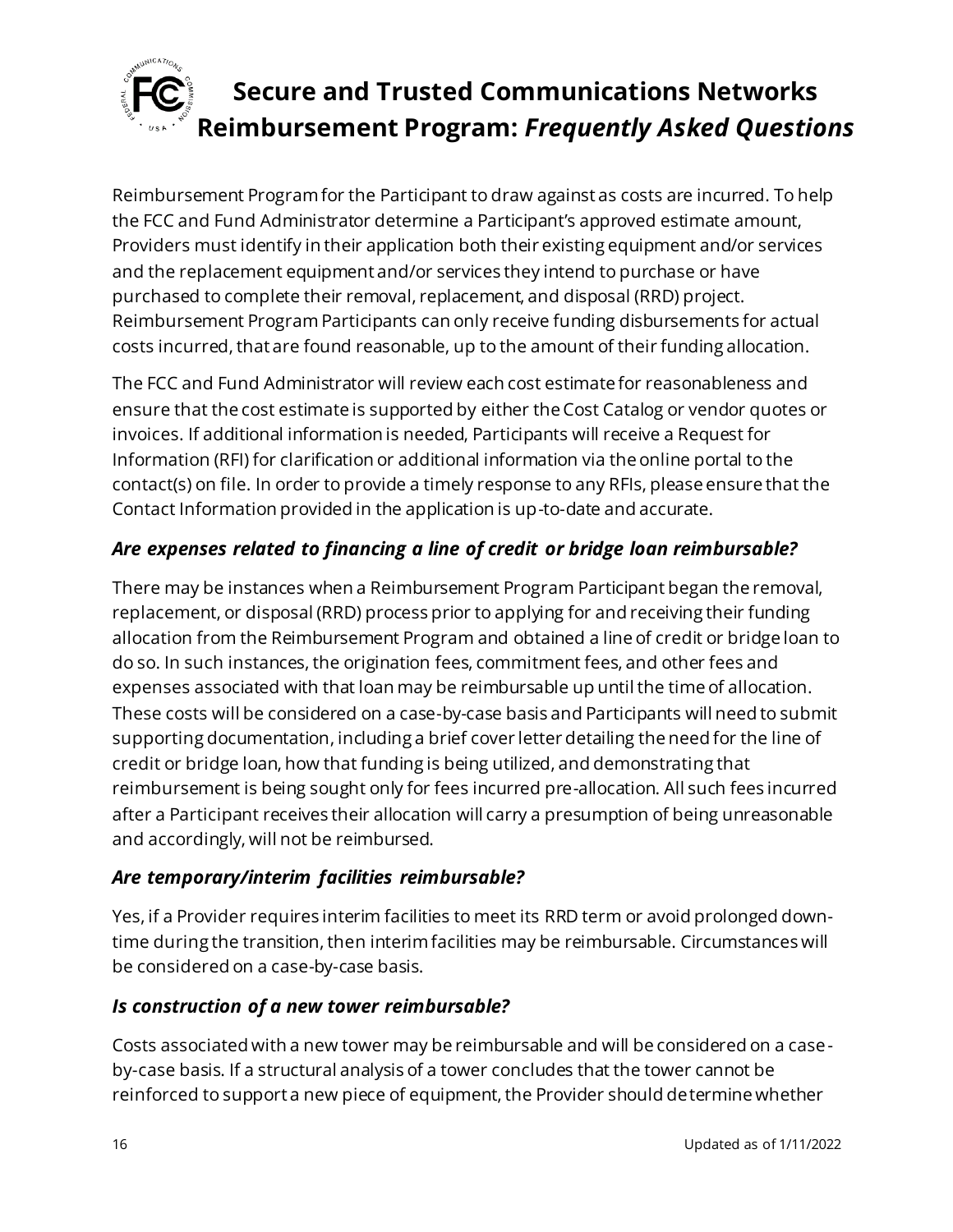

there are other options available besides constructing a new tower that will allow it to complete its equipment replacement within its RRD term. Any Reimbursement Program Participant seeking reimbursement for tower construction will be required to submit documentation, such as a statement signed and with the seal of an accredited structural engineer, certifying the results of a tower study, along with their cost estimate to erect the new tower.

### *Can Providers be reimbursed for vendor travel expenses? If so, how should travel expenses for reimbursement be submitted?*

Vendor travel expenses (e.g., meals, airfare, mileage) not included in a vendor's rates are eligible for reimbursement provided they are reasonable. All stand-alone travel expenses submitted for reimbursement must be itemized. Consistent with Internal Revenue Service guidelines, Reimbursement Program Participants must also submit receipts for any travel expense greater than \$75.00 and all lodging expenses. As such, please include receipts for travel expenses as an attachment to the particular reimbursement request on the FCC Form 5640 with which the travel expense is associated, in addition to the underlying invoice for the service rendered.

Alternatively, expenses for meals and incidentals can be billed on a per diem basis. The per diem amount should be in accordance with the approved government per diem rates in effect with the work that was performed (available at th[e GSA website\)](https://www.gsa.gov/travel/plan-book/per-diem-rates) for the location where the work was completed. Note that lodging may not be billed on a per diem basis and those expenses must be supported by a receipt or invoice.

#### *Can a Provider be reimbursed for the cost of in-house labor?*

The cost of the salary of an internal employee for the time he or she works exclusively on tasks directly related to the Participant's RRD project may be reimbursable. Reimbursement Program Participants will be required to submit documentation showing hourly rates, time spent on the RRD project, and other information that will allow the Fund Administrator, and any Program auditors, to substantiate the cost incurred by the Participant.

Note that overhead and ongoing business expenses not directly attributable to the RRD of Huawei and/or ZTE communications equipment or services, that would be incurred regardless of participation in the Program, are not reimbursable. Examples of nonreimbursable overhead costs include general business operations, administrative, accounting, rent, utilities, insurance, normal system maintenance, etc. For instance, if an employee was hired specifically to manage Reimbursement Program compliance, their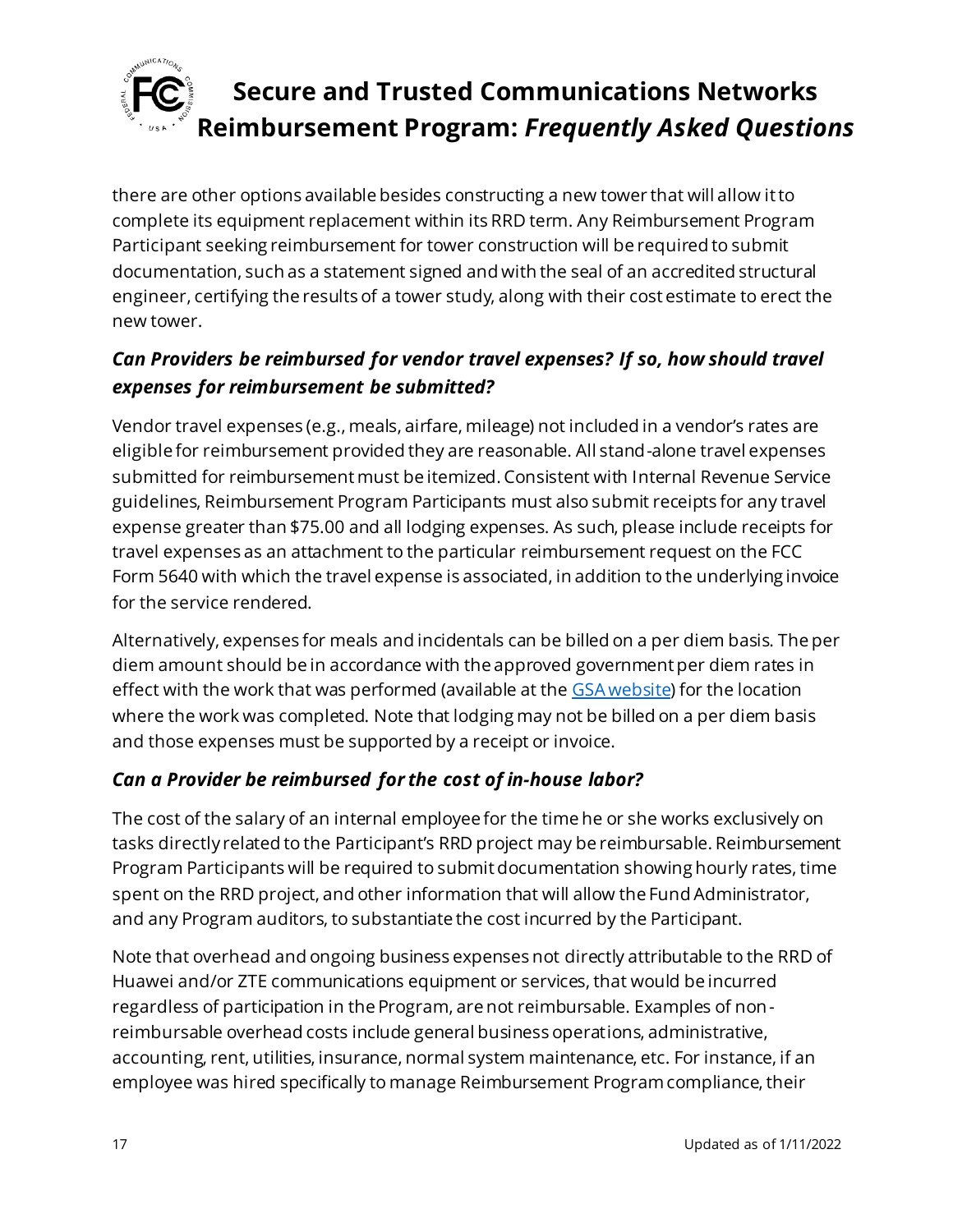

salary and benefits may be reimbursable, but only that portion of the salary (i.e., hours) directly related to the Program - hours working on general business operations not related to the Program will not be reimbursable.

Providers are not permitted to sell services to themselves and employees are not permitted to sell consulting services to the Provider.

### *What does the Project Management Category in the Cost Catalog Cover for purposes of cost estimates?*

Providers may consider project management services to include both 'reimbursementrelated' project management services (e.g., FCC Form 5640 planning, preparation and filing support, invoice processing, documentation collection and completion) and 'in-the-field' technical project management services (i.e., vendor turnkey or bundled, technical management of on-site equipment removal, replacement, and disposal projects). For purposes of estimating cost using the Cost Catalog, the Project Management categories (in particular 5.7.1 and 5.7.3) are only applicable to estimating cost for 'in-the-field' technical project management services.

'Reimbursement-related' project management services (e.g., FCC Form 5640 planning, preparation and filing support, invoice processing, documentation collection and completion) are not included in the Cost Catalog and should, therefore, be entered by indicating that the cost estimate average is not included in the Cost Catalog and providing the estimated costs and required supporting documentation. Estimates will be reviewed for reasonableness based on the description of services provided relative to the total cost and technical aspects of the project; consideration of the timing of the Participant's removal, replacement, and disposal project; and consideration of the appropriateness of the rate provided given the type of work described.

The rates for 'Reimbursement-related' project management services are anticipated to be lower than those included in the Cost Catalog, which are intended to apply to 'in-the-field' technical project management services.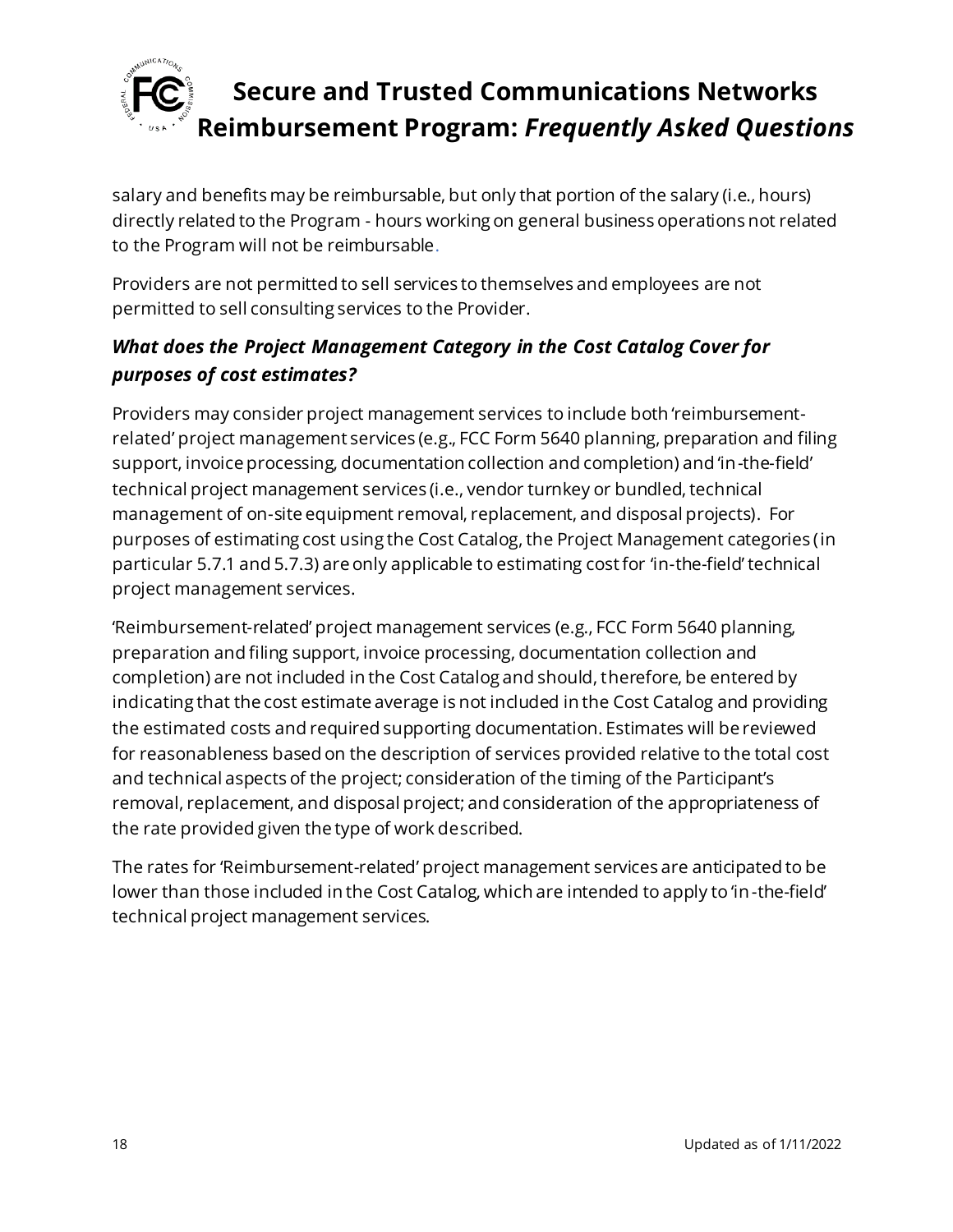

### *How will Reimbursement for disposal costs performed prior to the release of the FCC's guidance on disposal best practices be considered?<sup>16</sup>*

The FCC addressed this question in the Disposal Guidanc[e Public Notice \(PN DA 21-1234\)](https://docs.fcc.gov/public/attachments/DA-21-1234A1.pdf). Providers of advanced communications services that removed and disposed of covered communications equipment or services prior to the release of PN DA 21-1234 on September 30, 2021 could not have known the best practices provided in Appendix A of that PN. Accordingly, the Commission will take this into account when evaluating compliance with Section 1.50004(j) for disposal occurring prior to the release of these best practices. The Commission expects Providers have acted reasonably, however, in carrying out the safe and secure disposal of covered communications equipment and have retained sufficient documentation to verify the disposal efforts taken. To the extent that covered communications equipment is still in a Provider's custody and not destroyed, providers are encouraged to follow the disposal guidance provided in PN DA 21-1234 going forward.

### *Can the cost of replacing non-Huawei or ZTE (i.e., "third-party") network equipment that is not compatible with replacement equipment be reimbursable?<sup>17</sup>*

Yes. Third-party network equipment that is not compatible with replacement equipment and rendered useless due to the replacement of covered equipment with incompatible replacement equipment may be eligible for reimbursement under the Reimbursement Program. To be considered eligible, the costs associated with the replacement of such equipment must be reasonably necessary to the removal, replacement, and disposal of covered communications equipment and service. That said, the cost of replacing non-Huawei and ZTE customer premises equipment (CPE) is ineligible for reimbursement. *See WCB Finalizes Application Filing Procedures, Cost Catalog, and Replacement List for the Secure and Trusted Communications Networks Reimbursement Program*, WC Docket No. 18-89, Public Notice, DA 21-947, para. 90 (WCB Aug. 3, 2021); *Protecting Against National Security Threats to the Communications Supply Chain Through FCC Programs,* WC Docket No. 18-89, Order on Clarification, DA 21-1339, paras. 6-7 (WCB Oct. 28, 2021).

<sup>16</sup> Added 10/20/2021

<sup>17</sup> Added 12/03/2021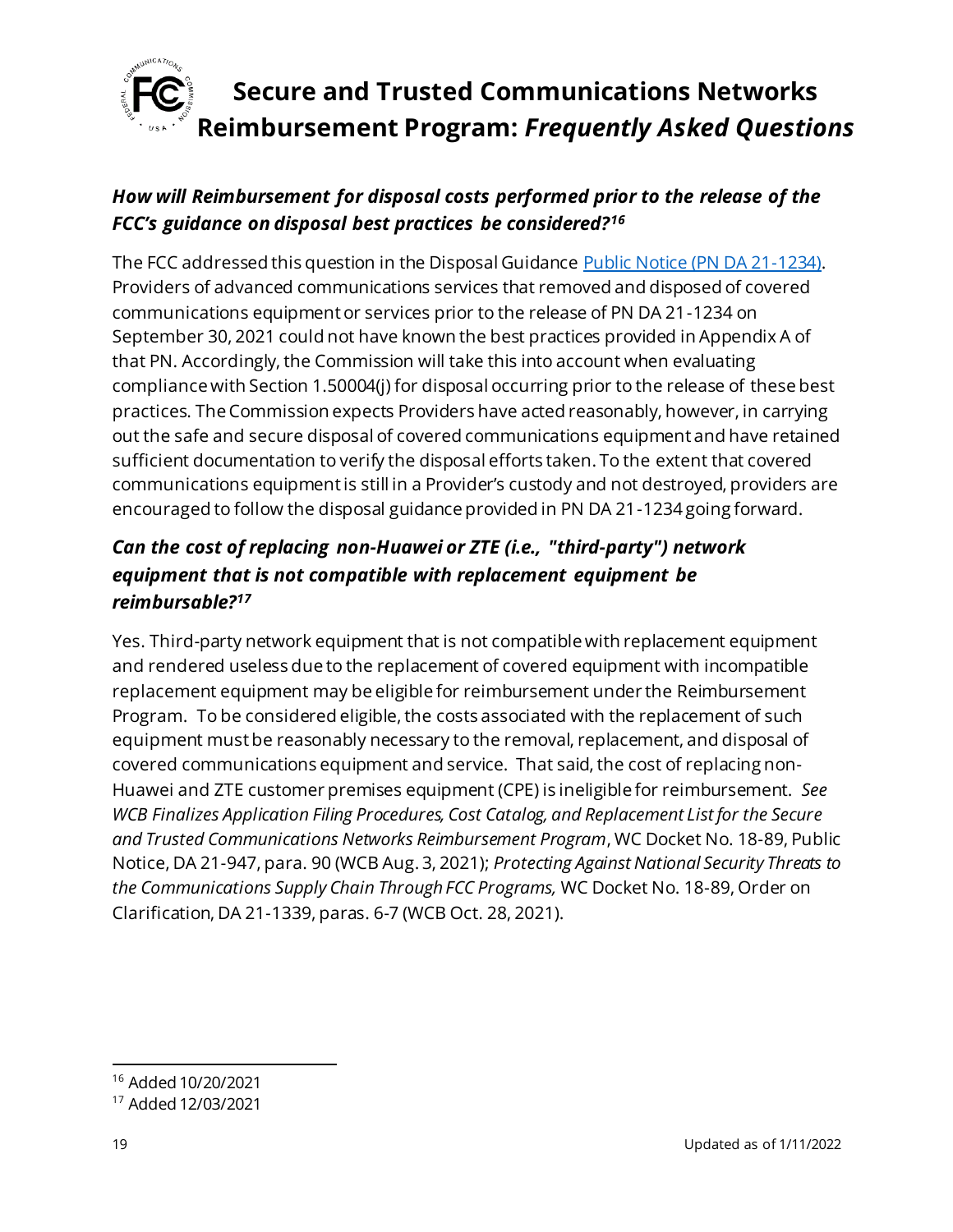

#### <span id="page-19-0"></span>**Cost Estimates**

#### *How often can Providers revise cost estimate(s)?*

During the filing window, Applicants may revise their cost estimates as many times as needed. Once their application has been submitted and while it is being reviewed, i.e., prior to being deemed eligible and receiving notification of their allocation, Applicants cannot amend their cost estimates unless (1) specifically asked to revise their estimate in response to a RFI from the Reimbursement Program Fund Administrator or (2) the Applicant has notified the Reimbursement Program Fund Administrator of its intent to amend its application and has contacted the Fund Administrator Help Desk via email or phone. As a general matter, amendments to an FCC Form 5640 Application Request for Funding Allocation that would result in an increase to the total cost estimate will be denied. Postallocation throughout the reimbursement process, Reimbursement Program Participants must revise their cost estimate if either a) costs are not fully supported by a vendor quote or b) a vendor's quoted cost has changed. Updated, current vendor quotes must be filed with the Commission prior to submitting a reimbursement claim associated with the vendor or supplier.

#### *Can Providers include contingency amounts to their estimates?*

No, contingency amounts will not be accepted as part of an Applicant's cost estimate submission. Post allocation issuance, Reimbursement Program Participants can revise their cost estimates, through a modification filing if they learn of additional expenses or higher costs than those previously entered.

#### *If a cost estimate has been approved during the estimate review phase, will all invoices associated with that cost estimate also be considered reimbursable?*

During the estimate review phase, the FCC and Fund Administrator will conduct a detailed review of all estimates submitted, requesting further information if needed. Invoice submissions will undergo a separate thorough review process even if the cost estimate has already been approved.

When a Reimbursement Program Participant later submits a Reimbursement Claim Request for an expense that was approved during the cost estimate review phase, that submission will be reviewed for sufficiency of documentation (e.g., a valid vendor invoice) and consideration of whether the Participant has made any changes in its transition plan as indicated through other submissions or cost estimate modifications.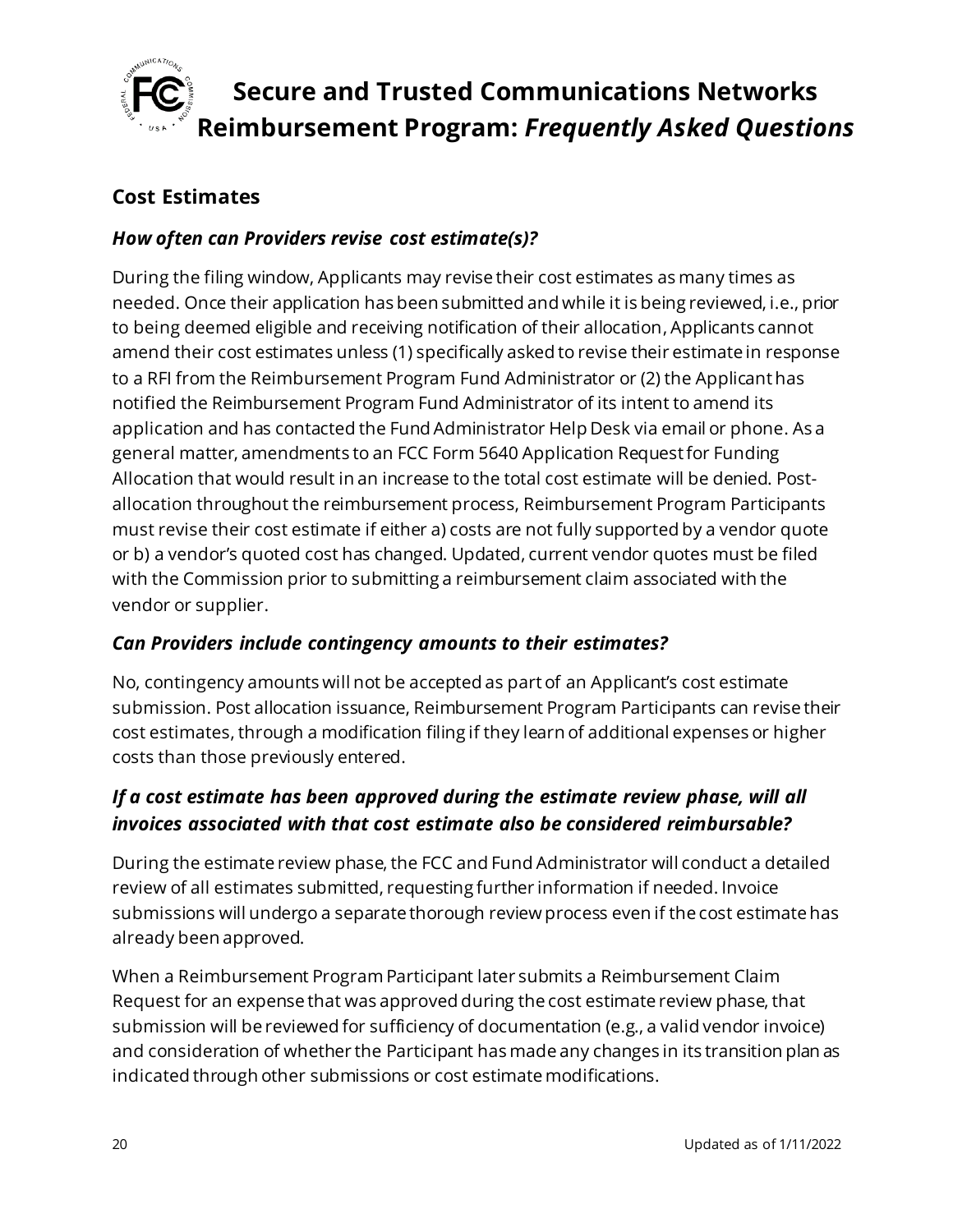

If the actual cost of the equipment or service has increased above what the Participant estimated, or the Participant purchases equipment or services that are different from what it reported when submitting its cost estimates, the Participant will be asked to revise and resubmit its estimate to reflect the updated understanding of expenses. The FCC and Fund Administrator will review this documentation and recommend payment for those revised expenses deemed reasonable. Funding allocations will not be adjusted once issued, and Participants will only be reimbursed for reasonable expenses actually incurred up to the amount of the allocation even if their plans change or actual costs exceed the amount of the funding allocation.

### *What documentation is required when submitting cost estimates for in-house labor?*

If an Applicant intends to use in-house labor to perform tasks related to the Reimbursement Program, they may be eligible for reimbursement if adequately supported. All internal labor costs that an Applicant expects to incur in conjunction with the Program and for which it intends to seek reimbursement must be included in its cost estimate. When filing cost estimates not based on the Cost Catalog, internal labor costs should be estimated on a per hour basis for each Program-related task, providing both an estimate of labor hours to be incurred for each Program-related task and the internal labor rate to be used. The cost estimate for each task will equal the estimate of the total hours per task multiplied by the per hour internal labor rate, which may include salary and benefits. As with all cost estimates, Applicants must certify that the estimates are made in good faith.

If an Applicant's cost estimate includes internal labor costs, it should upload the following supporting documentation to its estimate:

- A listing of the tasks it expects to perform during the Program, including the estimated hours per task, the internal labor rate to be applied, and the total dollar amount for the task
- A breakdown of how each internal labor rate is calculated, showing the salary and benefits

In its review and assignment of an allocation, the FCC and Fund Administrator will exercise its discretion in determining the reasonableness of hours and/or labor rates. Applicants should anticipate and be prepared to provide justification if additional information is requested as to why the total labor amount entered is above that listed in the Cost Catalog. During the reimbursement period or at account closing, the FCC and/or Fund Administrator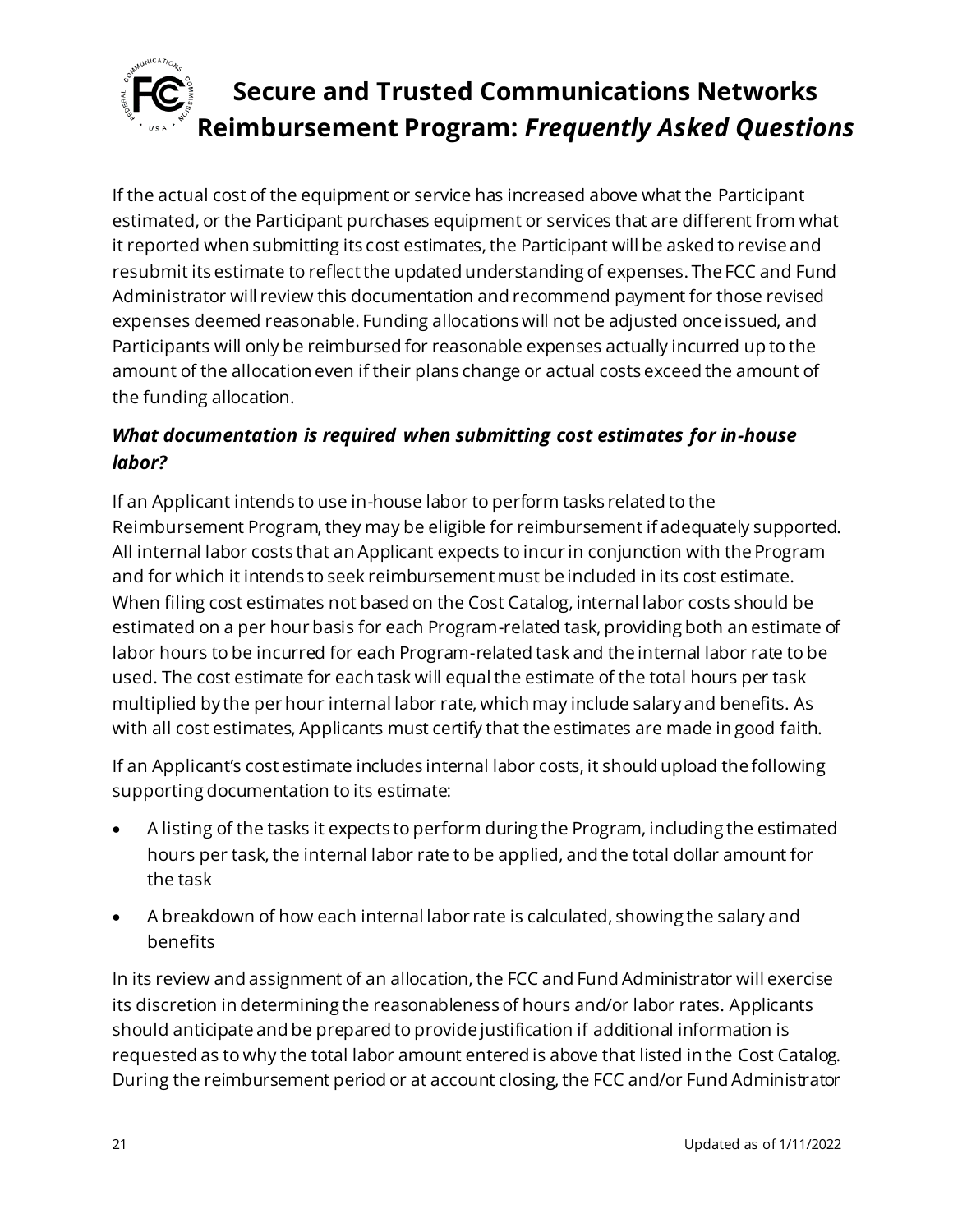

may request additional supporting information for internal labor costs, such as payroll, human resources, or financial records.

### *How should Applicants submit cost estimates for truck rolls or self-install services (Cost Catalog index 5.49.0)?<sup>18</sup>*

Prior versions of the Cost Catalog incorrectly indicated that the cost estimate range and average identified for truck rolls or self-install services (Cost Catalog Index 5.49.0) were per end user. The cost estimate range and average instead, however, reflects the total estimated cost for the truck rolls or self-installs needed for all applicable end user locations in a local service area -- not the cost for truck roll or self-install to each individual end user location. Removal of the "(per end-user)" unit of measurement for cost estimates for truck rolls or self-install services is reflected in the *Secure and Trusted Communications Networks Reimbursement Program: Final Catalog of Eligible Expenses and Estimated Costs, Revised December 17, 2021.*

### *How should Providers enter cost estimates when replacing more than one unit of equipment or services? 19*

If the quantity of replacement equipment or services is greater than one and the Applicant is using the Cost Catalog average, they must manually update Column J (est\_cost) of the SCRP Excel Upload Cost Estimates Template to reflect the cost estimate of all units of the equipment or service being replaced. For equipment, this cost estimate number would reflect the product of multiplying Column I (cost\_catalog\_avg) by Column O (quantity\_of\_replacement\_equipment). For services, Applicants should pay close attention to the unit of measure in the Cost Catalog and reflect the appropriate number in Column J for the quantity of services they are replacing.

### <span id="page-21-0"></span>**Reimbursement & Payment Process**

#### *When and how can Providers submit reimbursement claims for actual costs incurred?*

Reimbursement Program Participants can submit Reimbursement Claim Requests after they have incurred expenses and received their funding allocation as part of the application process. Participants submit reimbursement claims via the online portal using FCC Form 5640 Reimbursement Claim Request and will need to include supporting invoices

<sup>18</sup> Added 12/17/2021

<sup>19</sup> Added 1/11/2022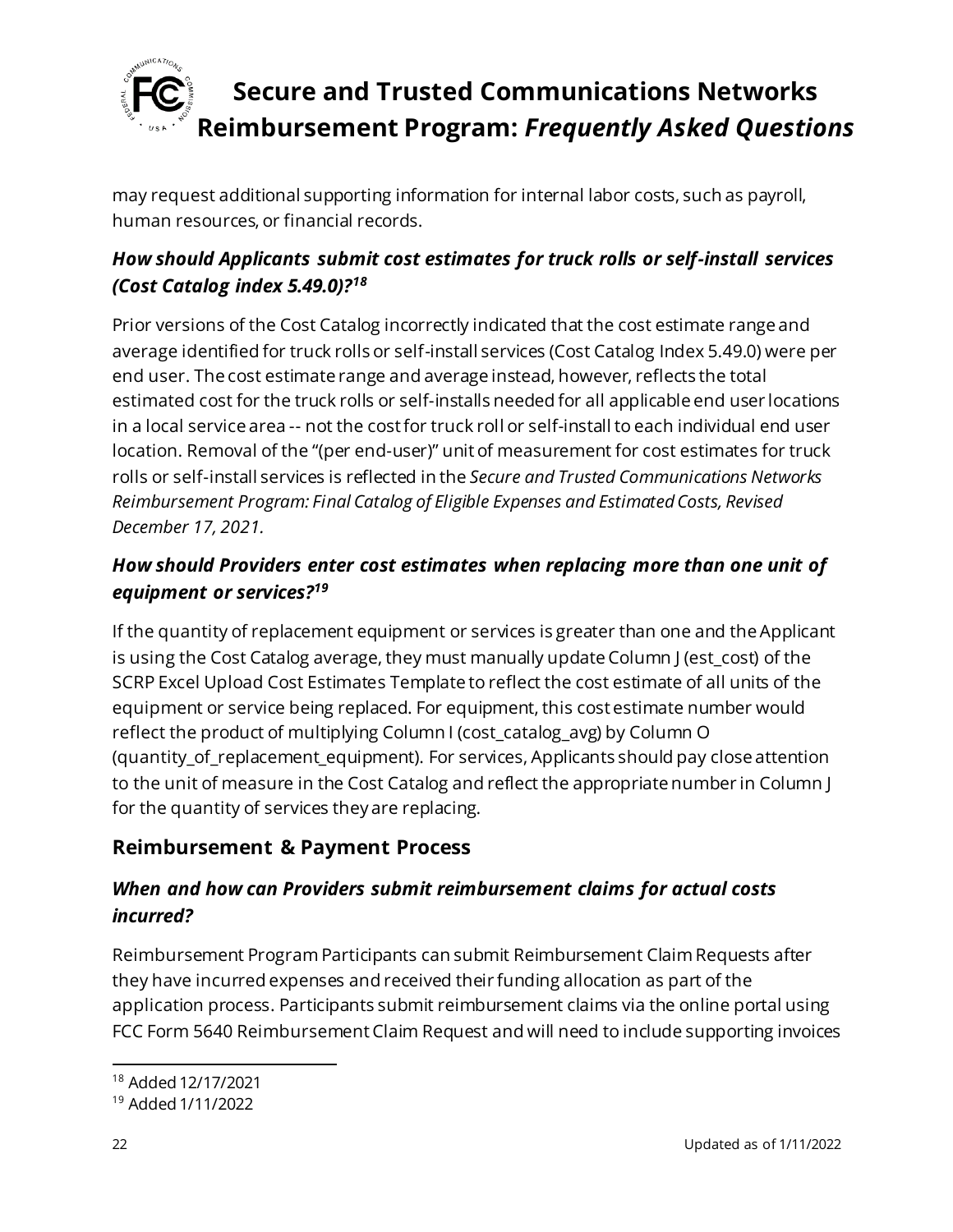

and other cost documentation with the submission. Detailed guidance will be provided on how to submit Reimbursement Claim Requests via the online portal.

Participants can submit multiple Reimbursement Claim Requests via the online portal as they incur expenses throughout the reimbursement period. Participants are required to link actual costs incurred and the supporting invoice documentation to their itemized cost estimates. Participants must submit invoices through the online portal as attachments to their Reimbursement Claim Request.

Participants must file at least one Reimbursement Claim Request within one year of when the Commission approves the Provider's Application Request for Funding Allocation or the allocation will revert back to the Commission. Participants have one year from the initial disbursement of funds to complete the permanent RRD term of covered communications equipment or services unless and until they request and receive a term extension from the FCC. Participants can not submit Reimbursement Claim Requests for costs incurred after the end of their RRD term.

#### *What standard will be applied to determine whether a cost is reimbursable?*

The FCC uses a "costs reasonably incurred" standard when determining whether a cost is reimbursable. This standard focuses on whether the cost is reasonably incurred for the removal, replacement, and disposal of Huawei/ZTE equipment and services. In evaluating the replacement, the Commission focuses on reasonable costs for a comparable replacement. For an additional discussion on the difference between a comparable replacement and a technology upgrade for purposes of the Reimbursement Program, *see Third R&O*, FCC 21-86, paras. 86-92.

A Participant's request for payment will be evaluated by the Fund Administrator and the FCC based on information provided by the Participant in their FCC Form 5640 Reimbursement Claim Request filing. To determine whether the expense was 'reasonably incurred', they will consider whether the cost is typically incurred when transitioning from covered communications equipment and services to a replacement, the costs in relation to alternative equipment and services, and the capabilities and functions performed by the replacement equipment and services as compared to the equipment and services removed. The Fund Administrator and the FCC will use comparison to the price ranges in the Cost Catalog, review of supporting invoice documentation provided, comparison to similar RRD project requests, and consideration of any additional justification or explanation submitted by the Participant. The approval process is designed to ensure reasonably incurred expenses are paid while at the same time guarding against waste,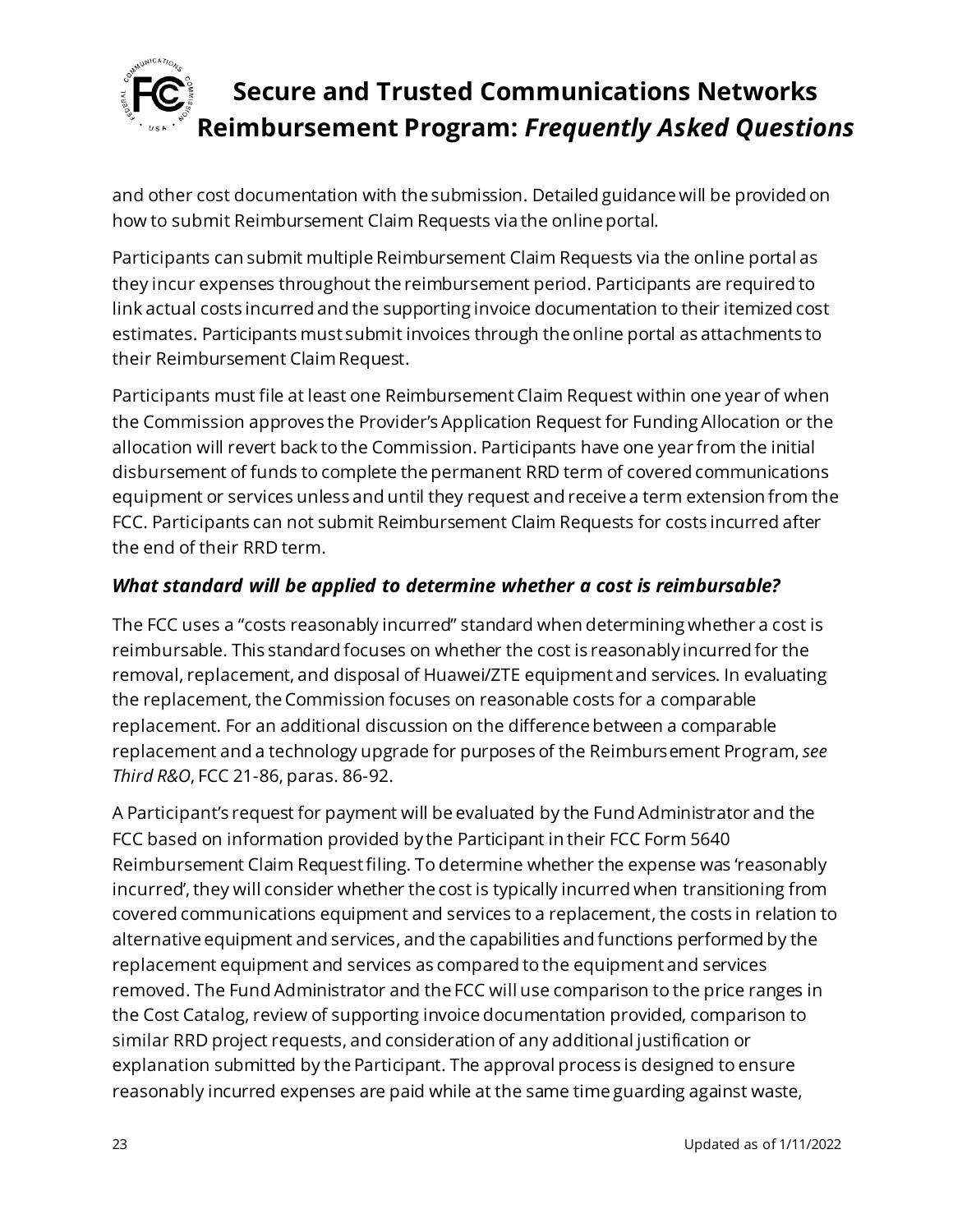

fraud, and abuse associated with the disbursement of federal funding. The FCC developed the Cost Catalog, with the input of industry stakeholders, to provide guidance on a range of market prices for expenses that Participants may incur as they replace Huawei and/or ZTE equipment or services.

### *What supporting detail is required for reimbursement of expenses?<sup>20</sup>*

Before submitting a Reimbursement Claim Request, Participants will need to provide a vendor or supplier quote associated with the invoice in the Reimbursement Claim Request. Participants will be required to link actual costs incurred and the supporting invoice documentation to their itemized cost estimates.

Supporting documentation of the expense incurred mustinclude a valid invoice (including vendor name, date issued, description of contents, etc.), receipt, or other form of documentation that explains the nature and cost of the expense.

Note: The Cost Catalog may not be used as documentation of an incurred expense. The Cost Catalog may only be used to support estimated costs and the Program only reimburses for actual costs reasonably incurred.

Specifically, invoices submitted by Participants for reimbursement must include the following information:

- Name of the vendor providing the service or equipment
- Invoice number (assigned by the vendor)
- Invoice date
- Payment due date
- Employer Identification Number (EIN) or Taxpayer Identification Number (TIN) of the vendor
- Description of the service provided, or equipment purchased
- Explanation of why expense is reimbursable under Program guidelines (which may be included in a cover letter)
- Total Invoice amount

<sup>20</sup> Updated 12/03/2021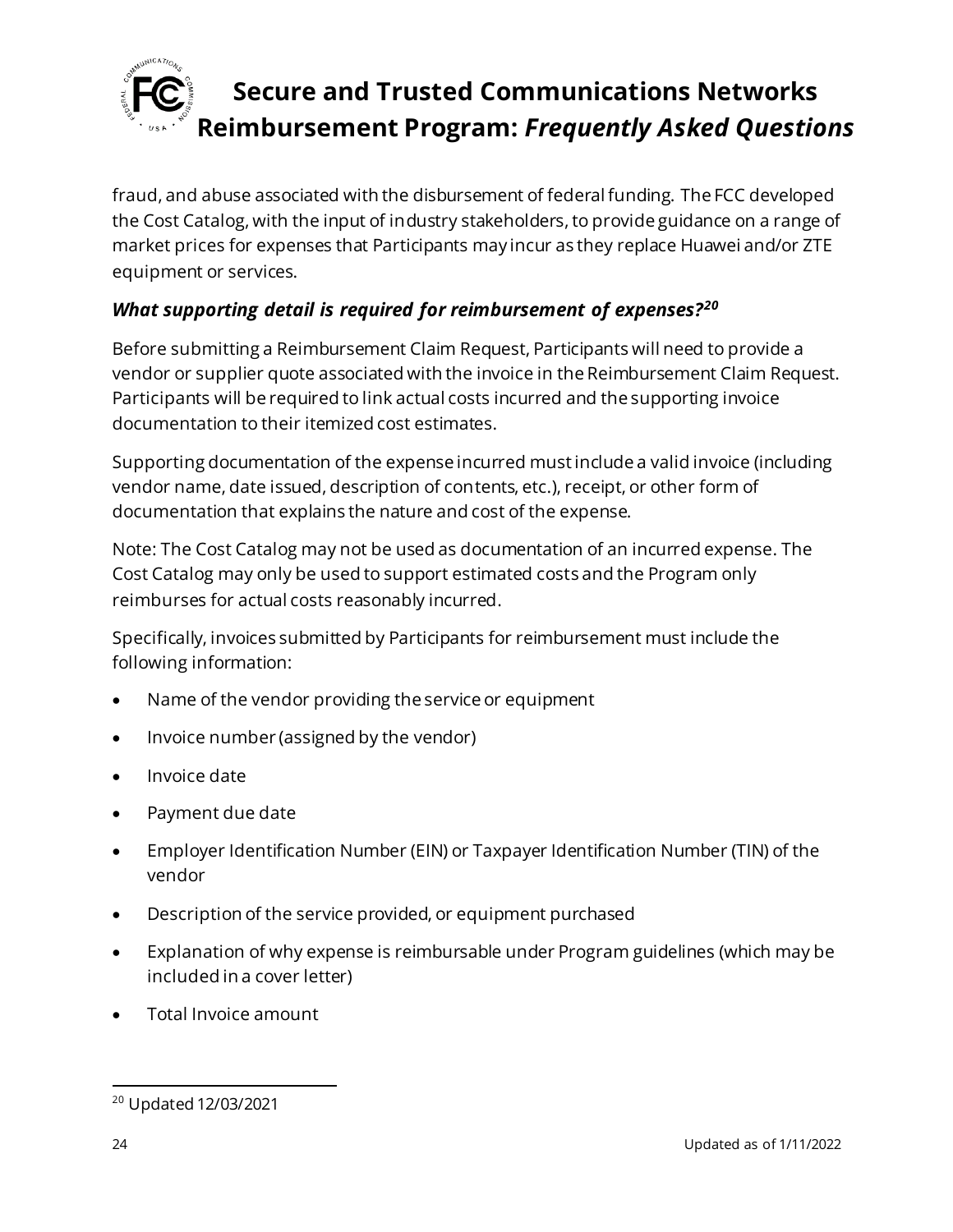

- Name of the Provider and Applicant FRN, or name of the Provider incurring the expense
- If costs are associated with a specific site location, include location name/number, and Location ID

### *Do Providers need to revise cost estimates if the actual cost exceeds the previously verified amount?*

Yes. Reimbursement Program Participants will be required to submit a revised cost estimate, by filing a modification application, and provide the rationale for increased costs before a claim in excess of a previously verified amount, at the line item level, will be considered. Participants will be notified via the online portal by the FCC and Fund Administrator through a RFI if a revision is required. Reimbursement will not be made in excess of a Participants available allocation amount. Claims exceeding the available allocation may be submitted as a Reimbursement Claim Request but will not be reviewed for reasonableness or forwarded for payment until, and if, a subsequent allocation is made by the Commission. If a subsequent allocation is not issued by the Commission, then those pending Reimbursement Claim Requests seeking disbursements in excess of the Participant's allocation amount will be denied. Participants may also be asked to provide details on the variance and rationale for increased costs.

### *If an element of the verified cost estimate was based on the Cost Catalog price, does the Provider need to submit a copy of the vendor quote before requesting reimbursement?*

Yes, Reimbursement Program Participants must submit a copy of the vendor quote, by filing a modification application, before filing a Reimbursement Claim Request for any claims for which the estimated costs were based on the Cost Catalog.

### *What documentation is required when seeking reimbursement for invoices for inhouse labor?*

For internal labor costs to be reimbursable, they must be entirely related to the Participant's RRD project (e.g., the costs would not have been incurred 'but for' the Reimbursement Program). When seeking reimbursement for internal labor, Participants must provide details on a per hour basis for each Program-related task, providing the labor hours incurred for each Program-related task, the internal labor rate used and a total cost. The total cost for each task should therefore equal the total hours per task multiplied by the per hour internal labor rate. Internal labor rates may include salary and benefits.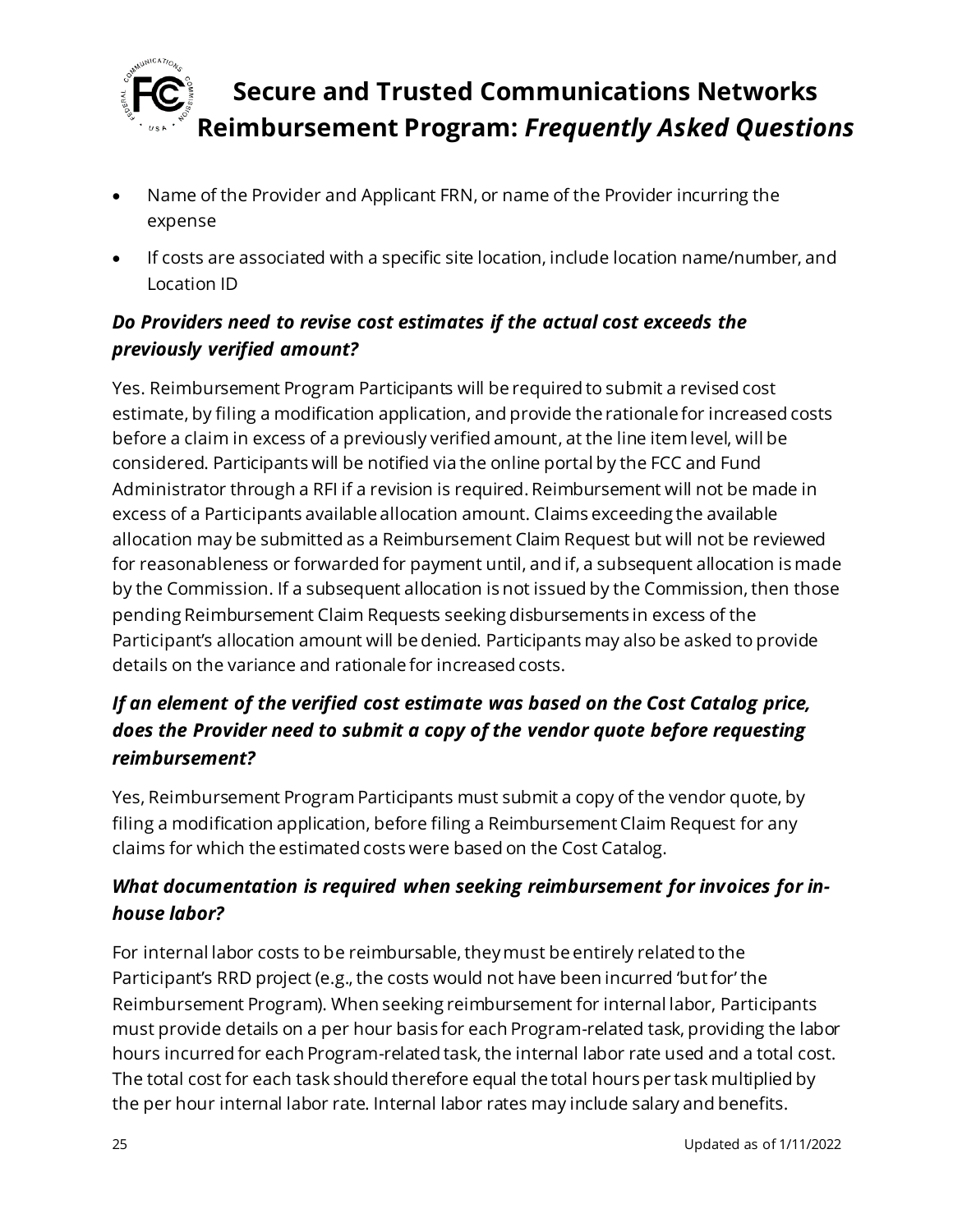

Specifically, when submitting a reimbursement claim for internal labor, a Participant should provide the following documents (in place of an invoice from a third-party vendor):

- A report detailing the employee name, the employee hourly/labor rates, a description of the work performed for each Program-related task, the number of hours worked, the date(s) of hours worked, and the resulting dollar cost. This report should include an invoice number, invoice date, vendor name (name of the Provider) and vendor EIN/TIN.
- Copies of employee timesheets or paystubs (or Internal Revenue Service Form W-2 or Wage and Tax Statements) showing hours worked on each Program-related task, each day. Timesheet hours must match the totals reported by the task above. Timesheets may come from either the Provider's time and expense reporting systems or can be manually prepared using spreadsheets or other means.

In its review, the FCC and Fund Administrator will exercise its discretion in determining the reasonableness of hours and/or labor rates. Participants should anticipate and be prepared to provide justification if additional information is requested as to why the total labor amount entered is above that listed in the Cost Catalog.

### *Do professional services need to be performed prior to being submitted for reimbursement?*

Reimbursement Program Participants can only seek reimbursement for costs actually incurred. Professional services refer to different types of activities such as legal services, engineering professional services and project management. Project management can include both reimbursement-related project management services (e.g., FCC Form 5640 planning, preparation and filing support, invoice processing, documentation collection and completion) and 'in-the-field' technical project management services (i.e., vendor turnkey or bundled, technical management of on-site equipment removal, replacement, and disposal projects). All professional services, excluding 'in-the-field' project management services, must be completed before the associated cost is submitted for reimbursement.

Please refer to the Cost Catalog for a detailed list of the professional services eligible for reimbursement. For purposes of estimating cost using the Cost Catalog for the initial funding allocation request, Project Management (in particular 5.7.1 and 5.7.3) is limited to estimated costs for 'in-the-field' technical project management services.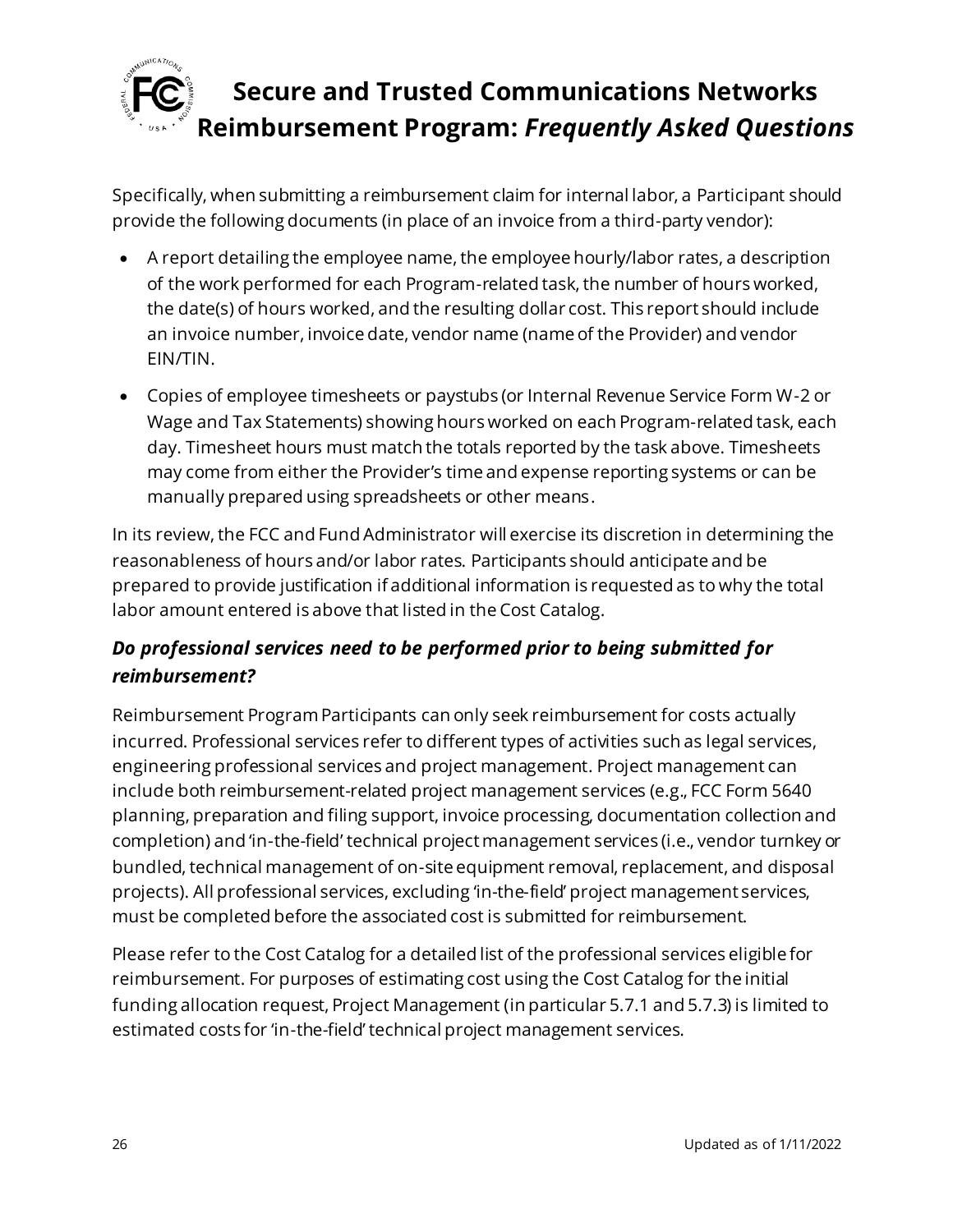

#### *What supporting detail is required for reimbursement of professional services?*

All requests for reimbursement for professional services must be accompanied by a supporting vendor invoice.

- Time and Material Billing All professional services (e.g., legal work and reimbursement-related project management services) excluding engineering professional services or 'in-the-field' technical project management, must be billed as time and materials and not as a fixed fee. For services performed on a 'time and materials' basis, the invoice must identify the individual(s) who completed the work, specify the hours and dates worked by the individual(s), the associated rate(s) per hour, and a detailed description of each activity performed by each person. Invoices will be reviewed for reasonableness based on description of services provided relative to the total cost and technical aspects of the project; consideration of the timing of the Participant's removal, replacement, and disposal project; and consideration of the rate of the individual(s) relative to the type of work performed. For example, invoices covering a variety of legal services and which also include 'reimbursement-related' services (e.g., FCC Form 5640 planning, preparation and filing support, invoice processing, documentation collection and completion) should demonstrate a difference in the rate charged by lawyers performing legal services and other professionals performing FCC Form 5640 planning, preparation and filing support.
- Fixed Fee Billing Specific engineering professional services that result in work products or deliverables (e.g., system design, vendor selection, technical bid support, and subcontractor retention and management) may be billed to a Provider as a fixed fee. For professional services billed as fixed fee, the Participant must submit a copy of the vendor invoice and quote that provides a cost and activity 'build-up' to support the expense. Fixed fee invoices must specify the time period covered by the invoice, a description of the services rendered, and the amount due.

#### *When will Providers receive reimbursement payments?*

Providers that are deemed eligible and receive a funding allocation can begin to submit invoices for reimbursement as soon as they receive their allocation. Reimbursement Claim Requests will be reviewed by the Fund Administrator and approved by the FCC. Approved claims will be forwarded to the U.S. Treasury for disbursement. Reimbursement Program Participants will receive reimbursement via Automated Clearing House payments from the U.S. Treasury into the bank account they identify via the DUNS number on file.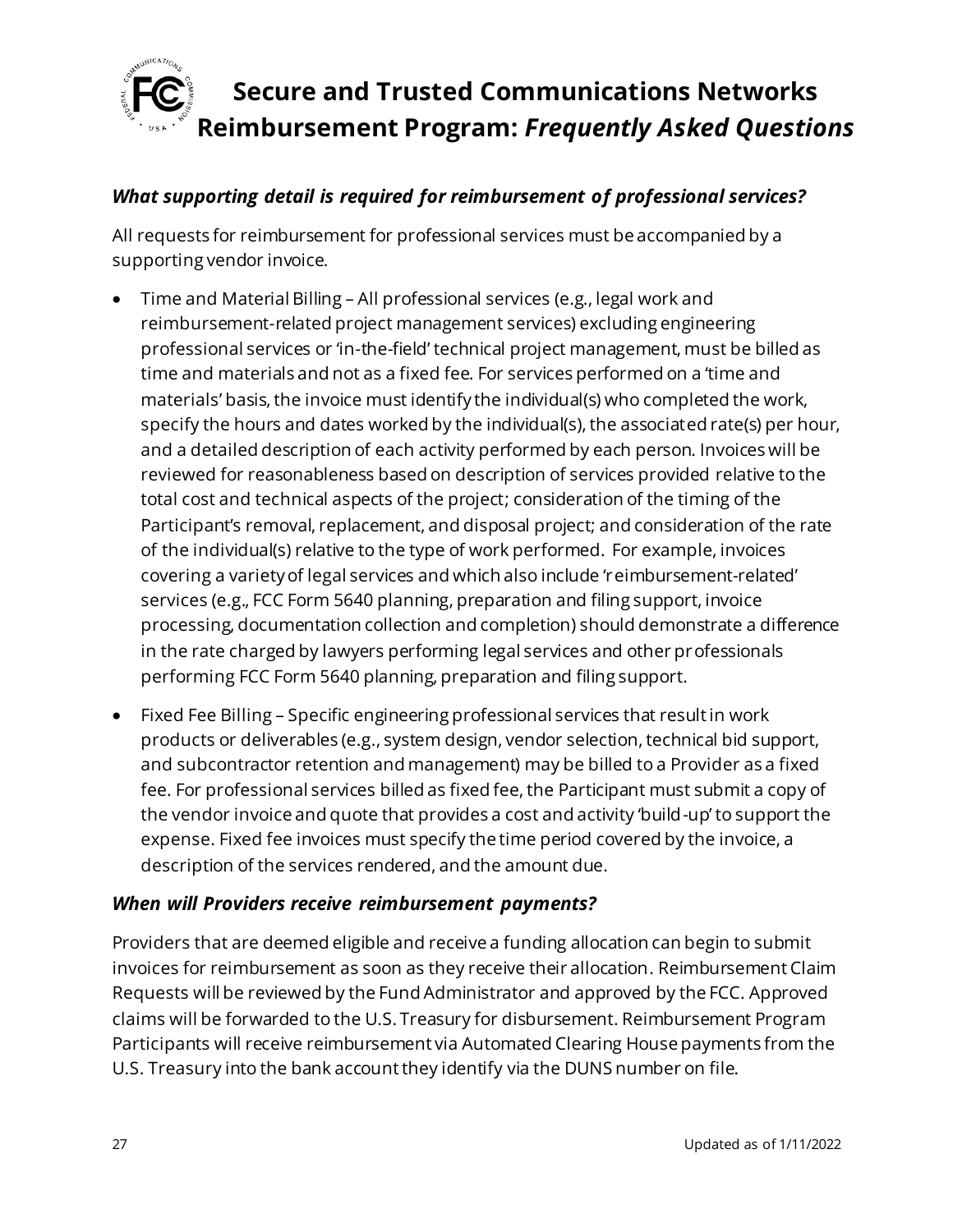

There are many variables that affect the timing of receipt of payments, including documentation provided and any additional documentation that may be requested. Participants can facilitate timely processing of requests by ensuring the accuracy of all information entered in their application, attaching any explanatory and/or documentary materials needed to justify an expense, and responding timely to any requests for information from the Fund Administrator. The Participant also must have a registered DUNS number so approved payments can be transferred to the Providers bank account.

#### *How does a Provider submit bank account information to receive payment(s)?*

Applicants must register in SAM.gov using the DUNS number submitted in its FCC Form 5640 Application Request for Funding Allocation in order to be eligible to receive payments from the U.S. Treasury.

Applicants that do not already have a DUNS number and Commercial and Government Entity (CAGE) code are encouraged to register for these identifiers early, as they may take some time to obtain. Applicants can refer to Th[e Dun & Bradstreet website](https://fedgov.dnb.com/webform/) for more information on obtaining a DUNS number. Th[e Defense Logistics Agency CAGE portal](https://cage.dla.mil/) has more information on obtaining a CAGE code. The **SAM.Gov Entity Registration Status** [Tracker](https://sam.gov/content/status-tracker) also has additional resources regarding the registration process.

When registering the DUNS in SAM.Gov, Applicants will need to ensure that the Taxpayer Identification Number (TIN) that they input matches the TIN associated with their FCC Registration Number (FRN) in CORES.

#### *Must invoices be paid in full prior to submitting them for reimbursement?*

No. Reimbursement can be made based on a cost incurred as evidenced by a valid invoice. Participants do not need to pay an invoice before submitting it for reimbursement. The invoice must show that a valid payment is owed and due on a particular date. All invoices must contain a payment due date in addition to the other metadata requested in the FCC Form 5640.

Many reimbursable expenses will be billed and owed in installments. Participants can submit invoices and other cost documentation as payment of each installment is requested by the vendor. The online portal permits Participants to specify the portion of the invoice – by percentage or dollar amount – for which they are requesting reimbursement. For example, if 10% of the total amount of the sales order is reflected on the invoice with a specific date due, the FCC Form 5640 Reimbursement Claim Request allows Participants to request reimbursement for only that 10% that is due, and to return to the expense to add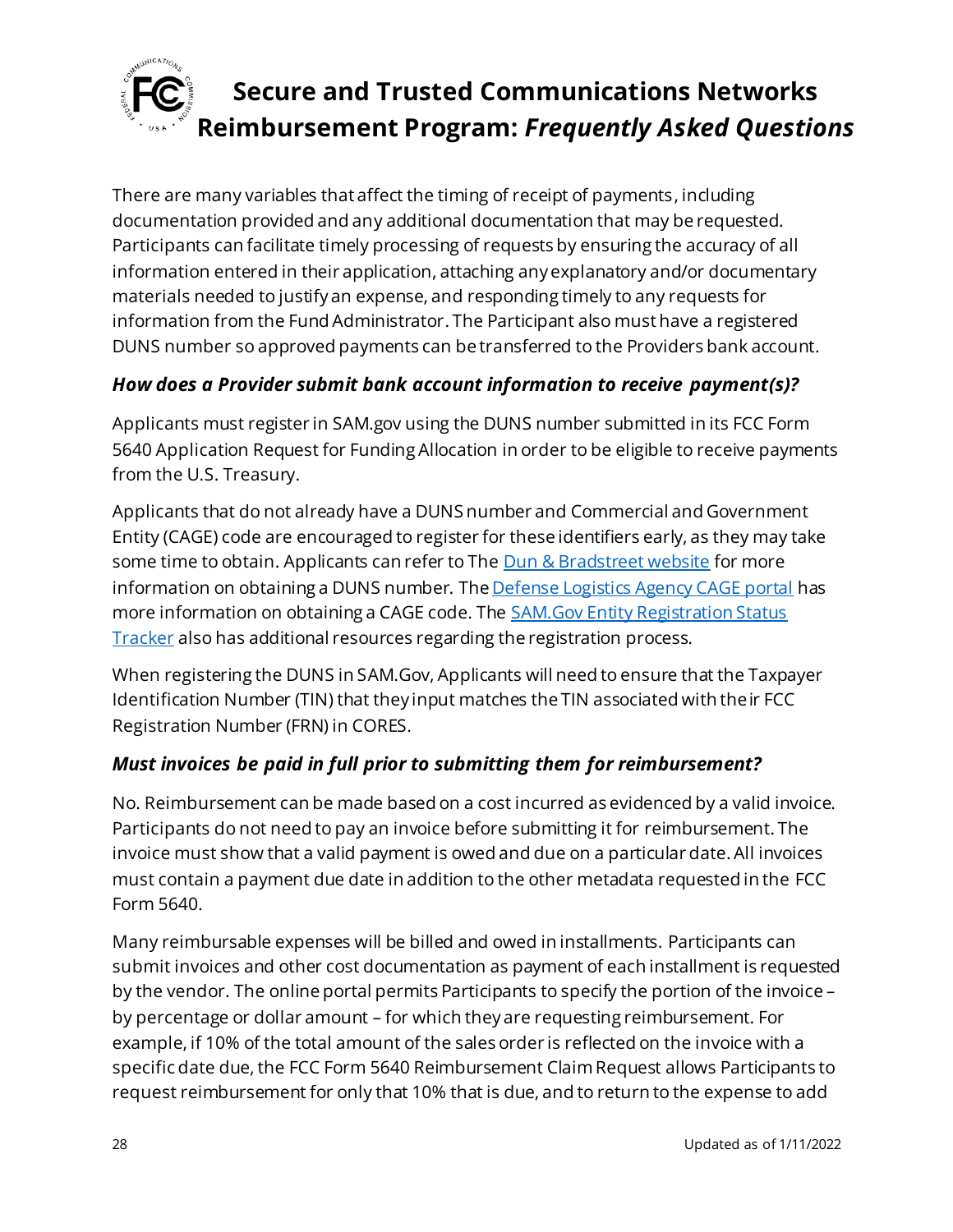

further cost documentation to the same line item when additional installments become due. Participants can add subsequent invoices to the expense line item at a later date.

### *Will Reimbursement Program funds received by Participants be subject to income tax?<sup>21</sup>*

The Commission does not provide tax advice and does not have an official position regarding whether reimbursements paid to providers as part of the Reimbursement Program are subject to income tax. The IRS did, however, release a letter providing tax guidance on various factual scenarios in regards to participants in the FCC's broadcast incentive auction reimbursement program. See

https://ecfsapi.fcc.gov/file/60001012319.pdf (Appx., Letter from IRS to Howard Symons dated July 3, 2014). While the factual scenarios do not exactly match the scenarios involved in the Reimbursement Program, the guidance provided may prove helpful in understanding the tax consequences and considerations when receiving Reimbursement Program support. As noted in the IRS letter, those seeking determinations on a specific factual pattern can request a private letter ruling from the IRS national office. Revenue Procedure 2014-1, 2014-1 Internal Revenue Bulletin 1.

### *What happens if Providers don't use all money disbursed for the equipment or services included in a reimbursement claim?<sup>22</sup>*

Reimbursed amounts that are either unused, returned to a vendor, or subsequently found to be ineligible based on supplemental information must be returned to the FCC. Per the FCC's rules, following the expiration of the Reimbursement Claim deadline, any remaining and unclaimed funding allocated to the Program Participant will revert to the Reimbursement Program fund for potential allocation to other Reimbursement Program participants. 47 CFR § 1.50004(g)(2).

### *How will the FCC handle allocations among affiliated Program Participants?<sup>23</sup>*

Each FCC Form 5640 Application Request for Funding Allocation that is filed and granted will receive its own separate funding allocation. As the Wireline Competition Bureau has made clear, "once the Bureau makes a funding allocation determination, the Bureau will not adjust the funding allocation amount even if there is a change in the participant's plans or if actual costs exceed estimated costs." *See WCB Finalizes Application Filing Procedures,* 

<sup>21</sup> Added 1/11/2022

<sup>22</sup> Updated 12/03/2021

<sup>23</sup> Added 12/03/2021